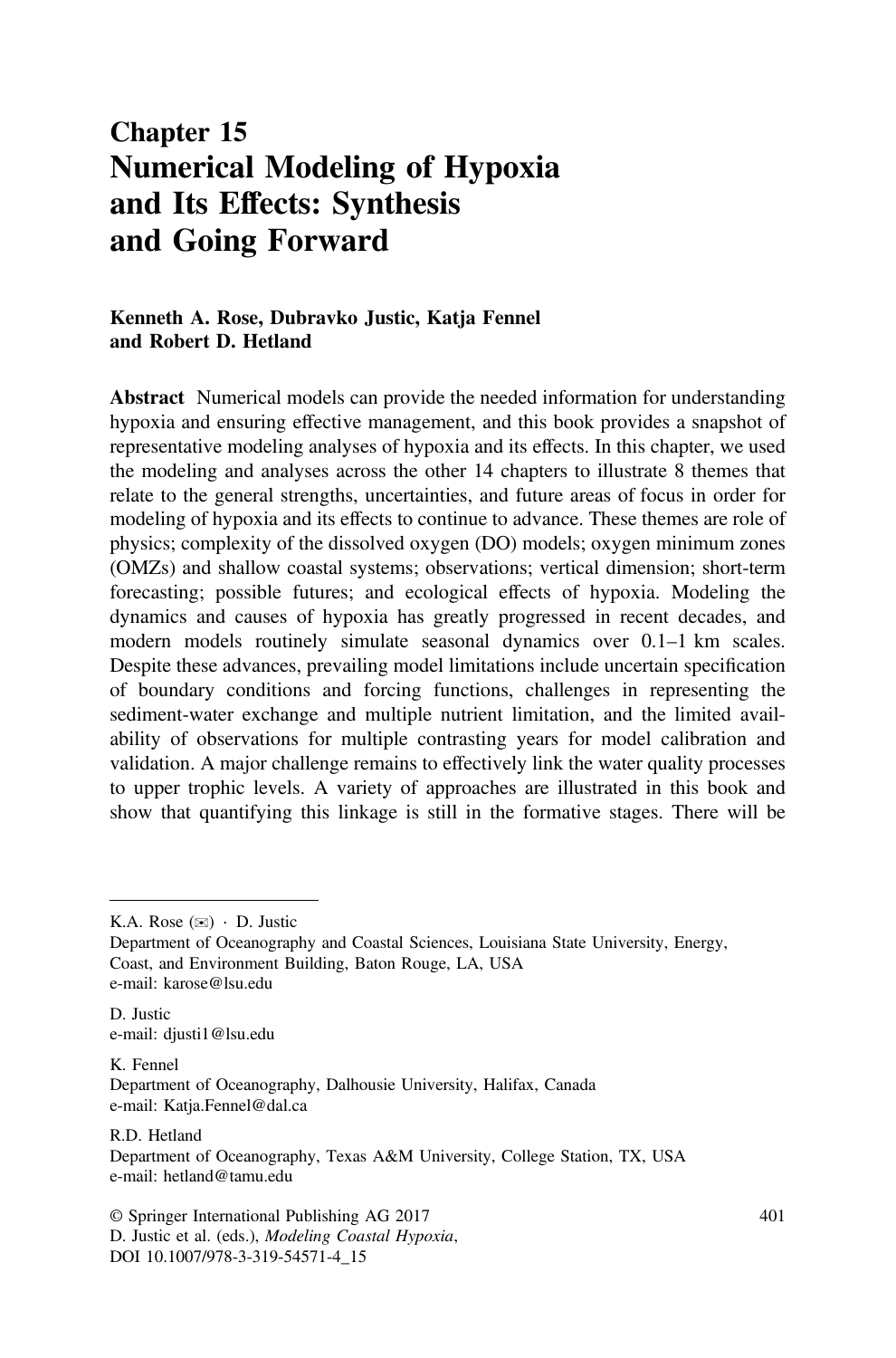increasing demands for predicting the ecological responses to hypoxia in order to quantify the ecological benefits and costs of management actions and to express the simulated effects of coastal management and climate change in terms of direct relevance to managers and the public.

**Keywords** Hypoxia ⋅ Nutrients ⋅ Simulation ⋅ Modeling ⋅ Ecological effects ⋅ Food webs ⋅ Climate change ⋅ Fisheries ⋅ Management

#### **15.1 Introduction**

Hypoxia is increasing in coastal and oceanic waters worldwide (Stramma et al. 2008; Zhang et al. 2010). Increasing hypoxia is manifested in more locations showing low dissolved oxygen (DO) conditions (e.g., Chan et al. 2008) and hypoxia becoming more severe in terms of its magnitude (e.g., areal extent) and duration (Diaz and Rosenberg 2008). Modeling is an important tool for understanding the timing and spatial dynamics of hypoxia, and how hypoxia affects key biological populations and the food web. Field observations provide the empirical basis for model development and for assessing the skill of physical and biological simulations, but using field data to directly quantify the spatial and temporal dynamics of hypoxia and to decipher the contribution of the multiple physical and biological factors that contribute to hypoxia development is difficult. Once hypoxic conditions are documented (either through field data or model predictions), using field data to quantify the effects on individual fish and other upper trophic level organisms is possible, but critical issues prevent the direct extrapolation of the individual effects to the population level (Rose et al. 2009). Restoration actions are often costly and therefore knowing the causes of hypoxia (e.g., nitrogen versus phosphorus; riverine versus shelf waters), and quantifying the ecological benefits of management actions designed to reduce hypoxia (e.g., increased fish populations) helps design effective management actions.

Numerical models can provide the needed information for understanding hypoxia and ensuring effective management via predictive simulations and diagnostic model-based experiments. This book provides a snapshot of representative modeling analyses of hypoxia and its effects. Collectively, these models allow us to assess where we are and discuss where, perhaps, we should be going. In this chapter, we discuss 8 topics or themes that span across multiple chapters. These themes are as follows: (1) role of physics; (2) complexity of the DO models; (3) oxygen minimum zones (OMZs) and shallow coastal systems; (4) observations; (5) vertical dimension; (6) short-term forecasting; (7) possible futures; and (8) ecological effects of hypoxia. We use the models presented in the various chapters, supplemented with other examples from the literature, to illustrate each of these themes (Table 15.1) and to offer our prognosis for future efforts.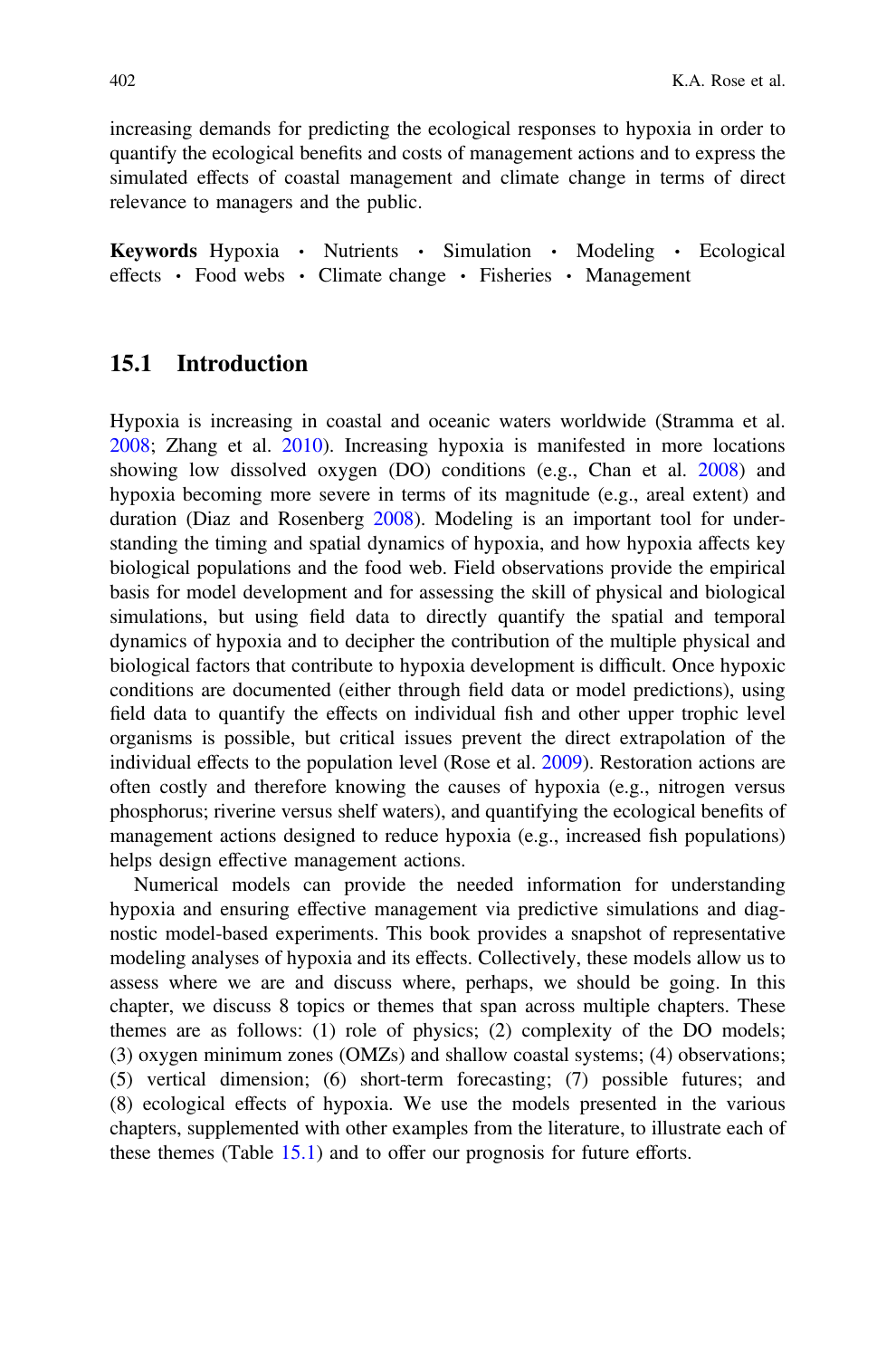| Chapters                            | System                                                                         | Physics                                   | Water<br>quality/ecology                                                         | Selected analyses                                                                                                                                                | Theme         |
|-------------------------------------|--------------------------------------------------------------------------------|-------------------------------------------|----------------------------------------------------------------------------------|------------------------------------------------------------------------------------------------------------------------------------------------------------------|---------------|
| Chapter 1<br>Allahdadi<br>and Li    | Louisiana<br>shelf                                                             | FVCOM-3-D                                 |                                                                                  | Effects of solar<br>heating on<br>stratification during<br>June 2009                                                                                             | 1, 4          |
| Chapter 2<br><b>Bravo</b><br>et al. | Green Bay                                                                      | 3-D model<br>nested in<br><b>POM</b>      |                                                                                  | Multi-year averages<br>of the effects of<br>wind, circulation,<br>and boundary<br>exchanges on<br>thermal regime and<br>stratification                           | 1, 4          |
| Chapter 3<br>Hetland<br>and Zhang   | Louisiana-<br>Texas shelf                                                      | ROMS-3-D                                  |                                                                                  | Fraction of shelf<br>waters from each<br>river for 2008                                                                                                          | $\mathbf{1}$  |
| Chapter 4<br>Brush and<br>Nixon     | Greenwich<br>Bay                                                               | 7 boxes, each<br>divided into<br>2 layers | C, N, and P in<br>phytoplankton<br>and macroalgae,<br>DIN, DIP, DO<br><b>BOD</b> | Surface<br>chlorophyll, DIN,<br>DIP, and bottom<br>DO compared to<br>data for May 1996-<br>May 1997                                                              | 2, 3, 4       |
| Chapter 5<br>Testa et al.           | Chesapeake<br>Bay                                                              | ROMS-3-D<br>or 17 boxes                   | 4 or 23<br>compartments                                                          | Box with 23,<br>ROMS with 23.<br>ROMS with 4, all<br>for 1996–2005,<br>compared for<br>spatial and temporal<br>dynamics of DO                                    | 2, 4          |
| Chapter 6<br>Wiggert<br>et al.      | Chesapeake<br>Bay                                                              | ROMS-3-D                                  | Nitrogen forms,<br>P, chlorophyll,<br>zooplankton,<br>DO, benthic                | Detailed<br>comparison<br>(horizontal and<br>vertical) for<br>calibration and<br>sensitivity analysis<br>by station using<br>goodness-of-fit<br>measures to 1999 | 2, 4, 5,<br>6 |
| Chapter 7<br>Laurent<br>and Fennel  | Mississippi<br>River plume<br>on shelf<br>(plus review<br>of other<br>systems) | $ROMS-3-D$                                | Nitrogen forms,<br>DIP.<br>phytoplankton,<br>zooplankton,<br>detritus            | Conceptual model<br>on role of P<br>limitation in<br>affecting hypoxia<br>dynamics,<br>illustrated with<br>Louisiana shelf<br>simulations                        | 2             |
| Chapter 8                           | Gulf of<br>Mexico                                                              | NCOM-3-D                                  | N, P, Si forms,<br>POM, DOM,                                                     | Response of<br>stratification,                                                                                                                                   | 4, 7          |

**Table 15.1** Major features of the models used in the chapters of this book. The themes that referred to each chapter are shown

(continued)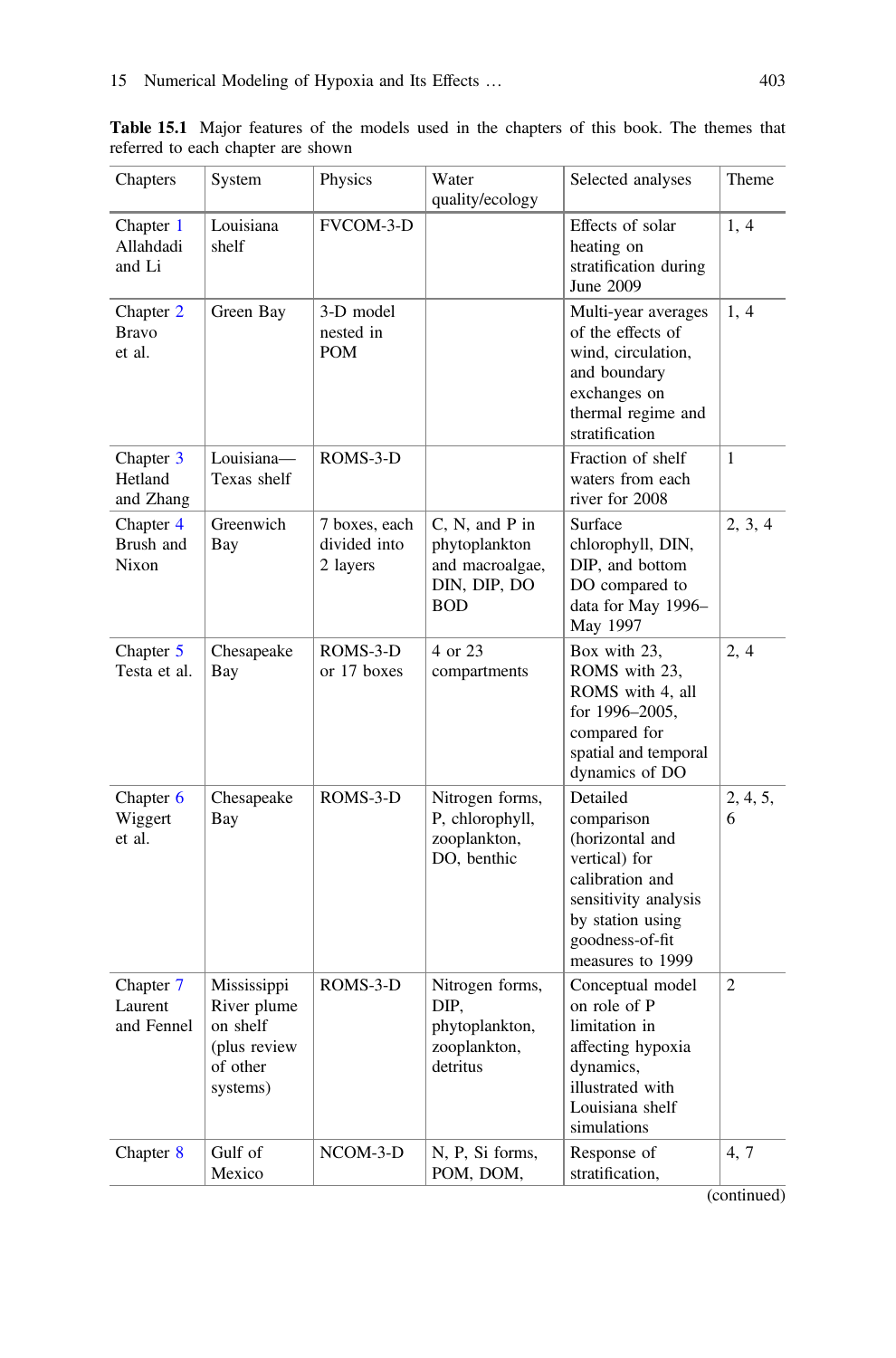| Chapters                           | System                                        | Physics                                                       | Water<br>quality/ecology                                                          | Selected analyses                                                                                                                                                                          | Theme   |
|------------------------------------|-----------------------------------------------|---------------------------------------------------------------|-----------------------------------------------------------------------------------|--------------------------------------------------------------------------------------------------------------------------------------------------------------------------------------------|---------|
| Lehrter<br>et al.                  |                                               |                                                               | phytoplankton,<br>zooplankton<br>(micro, macro),<br>DO                            | chlorophyll, and<br>DO to climate<br>change imposed on<br>2006                                                                                                                             |         |
| Chapter 9<br>Koch et al.           | Upwelling<br>off coastal<br>Oregon            | ROMS-3-D                                                      | Nitrogen forms,<br>phytoplankton,<br>zooplankton,<br>detritus, DO                 | Sensitivity analysis<br>and DO budgets to<br>determine role of<br>physical factors<br>governing hypoxia<br>in 2002 and 2006                                                                | 1, 3, 5 |
| Chapter 10<br>LaBone<br>et al.     | Louisiana<br>shelf                            | <b>FVCOM</b>                                                  | Version of<br>WASP and<br>particle tracking                                       | Effects of different<br>movement<br>behaviors on the<br>percent of<br>individuals exposed<br>to DO values $(0-2,$<br>$2-3$ mg/L, etc.)<br>over time for<br>7 days during<br>summer of 2002 | 4, 5, 8 |
| Chapter 11<br>Kolesar<br>et al.    | Mesohaline<br>portion of<br>Patuxent<br>River | 3-layer box<br>without<br>water<br>exchange                   | Zooplankton,<br>fish larvae,<br>ctenophore food<br>web                            | Effects of hypoxia<br>on ctenophore<br>competition versus<br>predation on fish<br>$larvae = 1$ growth<br>and survival during<br>May to September                                           | 5, 8    |
| Chapter 12<br>Adamack<br>et al.    | Chesapeake<br>Bay                             | Individuals<br>imbedded<br>into 3-D<br>model                  | Population<br>dynamics<br>(growth,<br>mortality,<br>movement) of<br>bay anchovy   | Hypoxia and food<br>effects on bay<br>anchovy abundance<br>under changed<br>nutrient loadings<br>over 10 years                                                                             | 8       |
| Chapter 13<br>Rose et al.          | Louisiana<br>shelf                            | DO and<br>chlorophyll<br>from 3-D<br>models                   | Recruitment<br>effect from 2-D<br>individual-based<br>population<br>model         | Probability of<br>detecting hypoxia<br>effect with 5, 10,<br>and 25 years of<br>simulated<br>monitoring of<br>croaker                                                                      | 4,8     |
| Chapter 14<br>de Mutsert<br>et al. | Gulf of<br>Mexico                             | DO and<br>Chlorophyll<br>from a 3-D<br>water quality<br>model | Predator and<br>competitive<br>interactions for a<br>complete food<br>$web - 2-D$ | Upper food web<br>responses $(\%$<br>change in averaged<br>biomasses) to<br>increased nutrient<br>loadings versus<br>worsen hypoxia for<br>1990-2007                                       | 4,8     |

### **Table 15.1** (continued)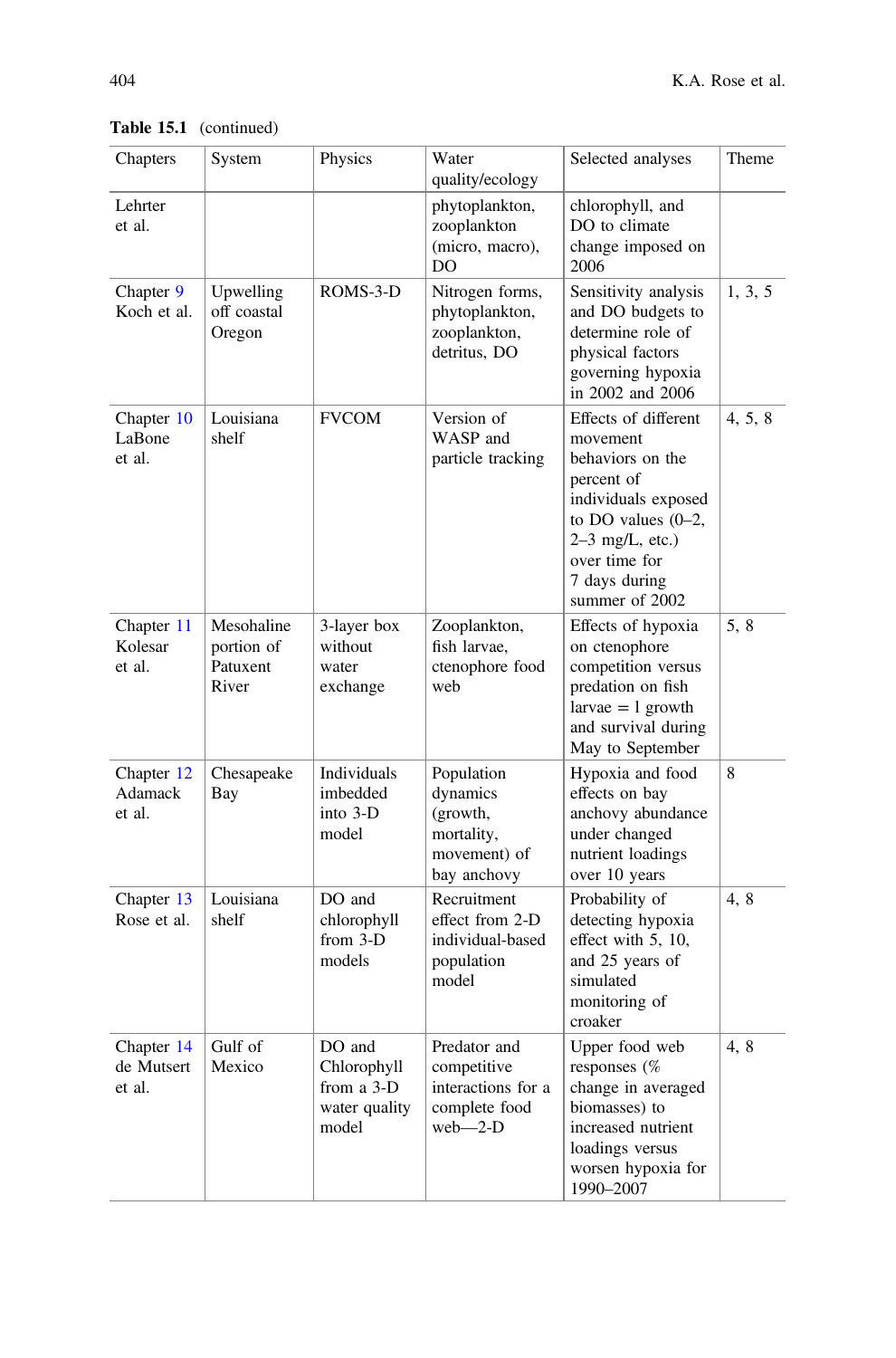#### **15.2 Emerging Themes**

#### *15.2.1 Theme 1: Role of Physics*

Hypoxia models that include hydrodynamics have progressed over the past decade, and regional models are now capable of simulating physics on the scale of a few hours and kilometers. Global and regional physical models have been trending toward consideration of finer and finer spatial resolution (Thomas et al. 2008; Kirtman et al. 2012; Holt et al. 2014). Regional and subregional models now can simulate velocities, temperature, and salinity with sufficient detail to capture mesoscale (10's of kilometers) and some submesoscale (kilometer) phenomena (e.g., Hetland 2017) and provide a sound basis for including variables related to biogeochemical processes and water quality (including DO). All of the hydrodynamic models used in this book resolve horizontal scales on the order of a few kilometers.

Further resolving the physics may improve model skill in some cases and help improve simulation of DO concentrations. However, mesoscale and submesoscale variability, when resolved in high-resolution models, can create stochastic variability (sensu Lorenz's butterfly effect) that leads to uncertainty in simulated distributions of physical properties (Marta-Almeida et al. 2013) and DO (Mattern et al. 2013). Submesoscale phenomena are increasingly being considered for their effects on phytoplankton and productivity (Levy et al. 2012; Mahadevan 2016). We expect that the higher resolution simulation of physical dynamics will allow for more detail in spatiotemporal variation of hypoxia, but will not result in dramatic improvement in model skill for DO at the scale of 0.1–1 km. The physics simulated in the present models appear sufficient to capture the major effects on hypoxia formation and dynamics at the kilometer scale.

Boundary conditions and forcings for the hydrodynamics (and water quality) are critical for accurately simulating the dynamics of hypoxia and understanding the causes of hypoxia formation (e.g., Monteiro et al. 2011; Fennel et al. 2013), and uncertainties about specification of boundary conditions and forcings remain an issue. The hydrodynamics of both OMZs and coastal systems can be sensitive to the fluxes at their boundaries with the adjacent open ocean (Blumberg and Kantha 1985; Koch et al.—Chap. [9\)](http://dx.doi.org/10.1007/978-3-319-54571-4_9), and coastal systems are often heavily influenced by riverine inputs at their landward boundary (e.g., Hetland and DiMarco 2012). Allahdadi and Li (Chap. [1\)](http://dx.doi.org/10.1007/978-3-319-54571-4_1) used a 1-month simulation of rising temperatures in a 3-D hydrodynamic model (FVCOM) to examine how solar heating would lead to stronger stratification on the Louisiana shelf; simulated DO declined during the same time period.

Bravo et al. (Chap. [2](http://dx.doi.org/10.1007/978-3-319-54571-4_2)) used a model of Green Bay nested in a POMS model of Lake Michigan and 5-year averaged results for the summertime to compare the relative importance of heat flux, wind, and circulation (including at the Lake Michigan boundary) on stratification. They show that the wind shift in direction, typically in June, sets up a stable period during which conditions are conducive to formation of hypoxia until mixing in September.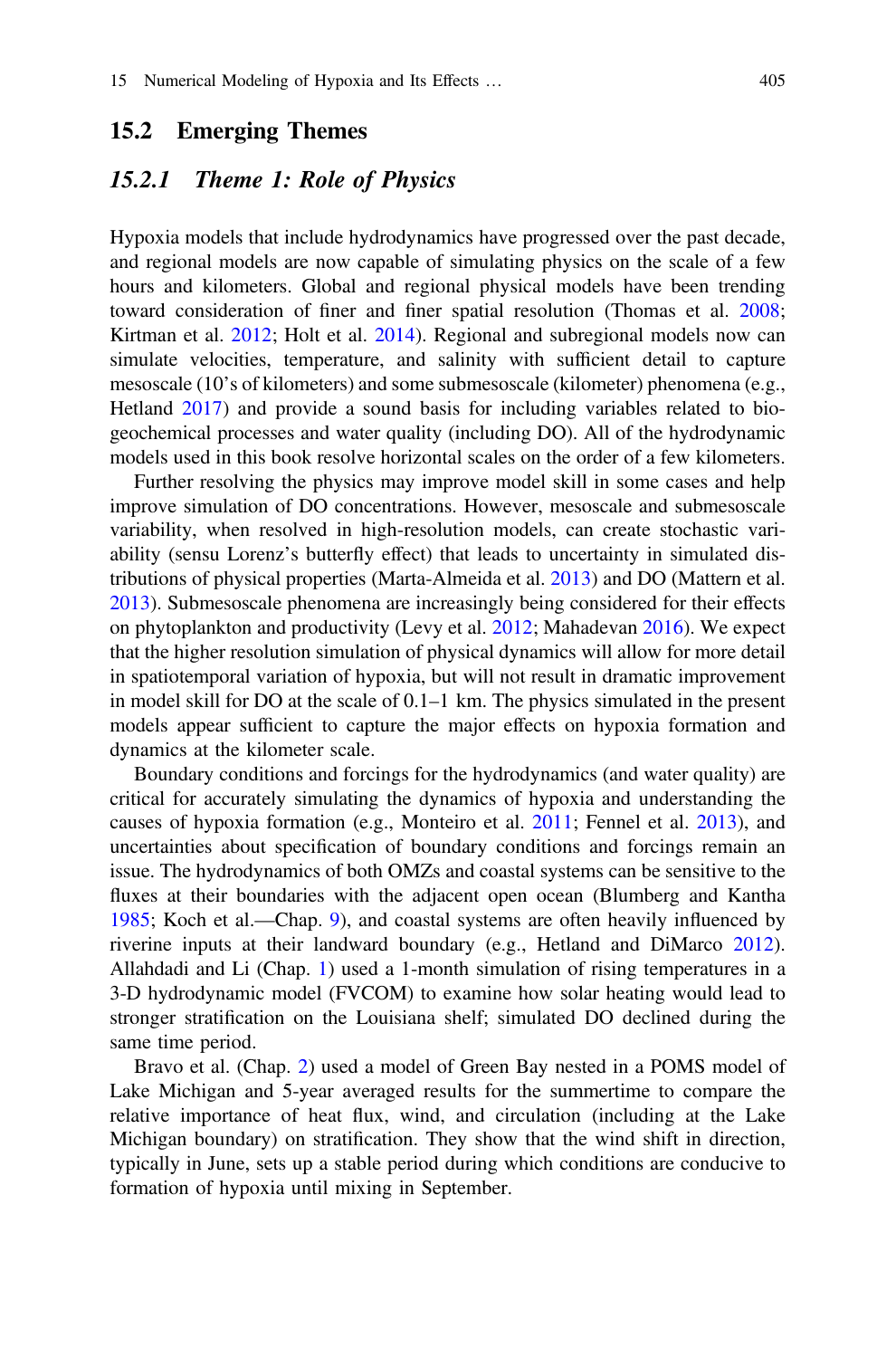Hetland and Zhang (Chap. [3\)](http://dx.doi.org/10.1007/978-3-319-54571-4_3) make innovative use of a dye (tracer) simulation study (summer 2008) to quantify the contribution from two rivers (Mississippi and Atchafalaya) to Louisiana shelf waters in the same location of historical hypoxia. The two rivers contribute water with different constituent characteristics (e.g., inorganic nitrogen concentration), and their modeling results show that the relative contribution of the two rivers varies temporally by month and spatially across the hypoxic region.

Koch et al. (Chap. [9\)](http://dx.doi.org/10.1007/978-3-319-54571-4_9) used a ROMS-NAPZD (nitrate, ammonium, phytoplankton, zooplankton, and detritus) model for the Oregon shelf and show the importance of accurate boundary conditions. They discuss how the commonly used approach of using larger-scale models to generate boundary conditions for their model was especially challenging because of the resolution needed by their local shelf model.

The ever-increasing computing power will allow for multiple simulations and use of model ensembles to better capture within-year and interannual variability as well as inherent uncertainty in the simulated physics and hypoxia. Increasing computing power will also help with conducting Monte Carlo style uncertainty analysis of the physics and associated water quality via input variation and use of alternative process formulations. To date, the limited formal quantification of uncertainty with hypoxia models can prevent the use of modeling results by the management community because interpretation of results across scenarios is hindered by not including realistic variability around model predictions. Numerically efficient methods for quantifying uncertainty in 3-D hypoxia models (e.g., Mattern et al. 2013) are needed.

#### *15.2.2 Theme 2: Complexity of the DO Models*

Determining the appropriate complexity of the water quality models to generate DO dynamics remains an ongoing issue in water quality and nutrient–phytoplankton– zooplankton (NPZ) model development (Denman 2003; Litchman et al. 2006; Friedrichs et al. 2007). While there are differences among the models reported here, there seems to be a consensus about the general form of the models needed to generate sufficiently realistic DO dynamics. In line with previous simple DO models (e.g., Hetland and DeMarco 2008; Scully 2013; Li et al. 2015; Yu et al. 2015; Fennel et al. 2016), Brush and Nixon (Chap. [4](http://dx.doi.org/10.1007/978-3-319-54571-4_4)) offer a relatively simple DO model that they term "hybrid empirical-mechanistic." They use this term to reflect the fact that the model tracks relatively few state variables and uses relationships roughly fitted to data derived from across system studies to represent some processes. In this sense, they sacrifice mechanistic representation in favor of a simpler (and easier to apply) statistically based relationship.

Testa et al. (Chap. [5\)](http://dx.doi.org/10.1007/978-3-319-54571-4_5) directly address the complexity issue by comparing the performance of three models designed to simulate DO in Chesapeake Bay. The models were a 17-box (9 surface and 8 bottom) system with a detailed water quality model (23 compartments), a detailed 3-D hydrodynamic model (ROMS) coupled to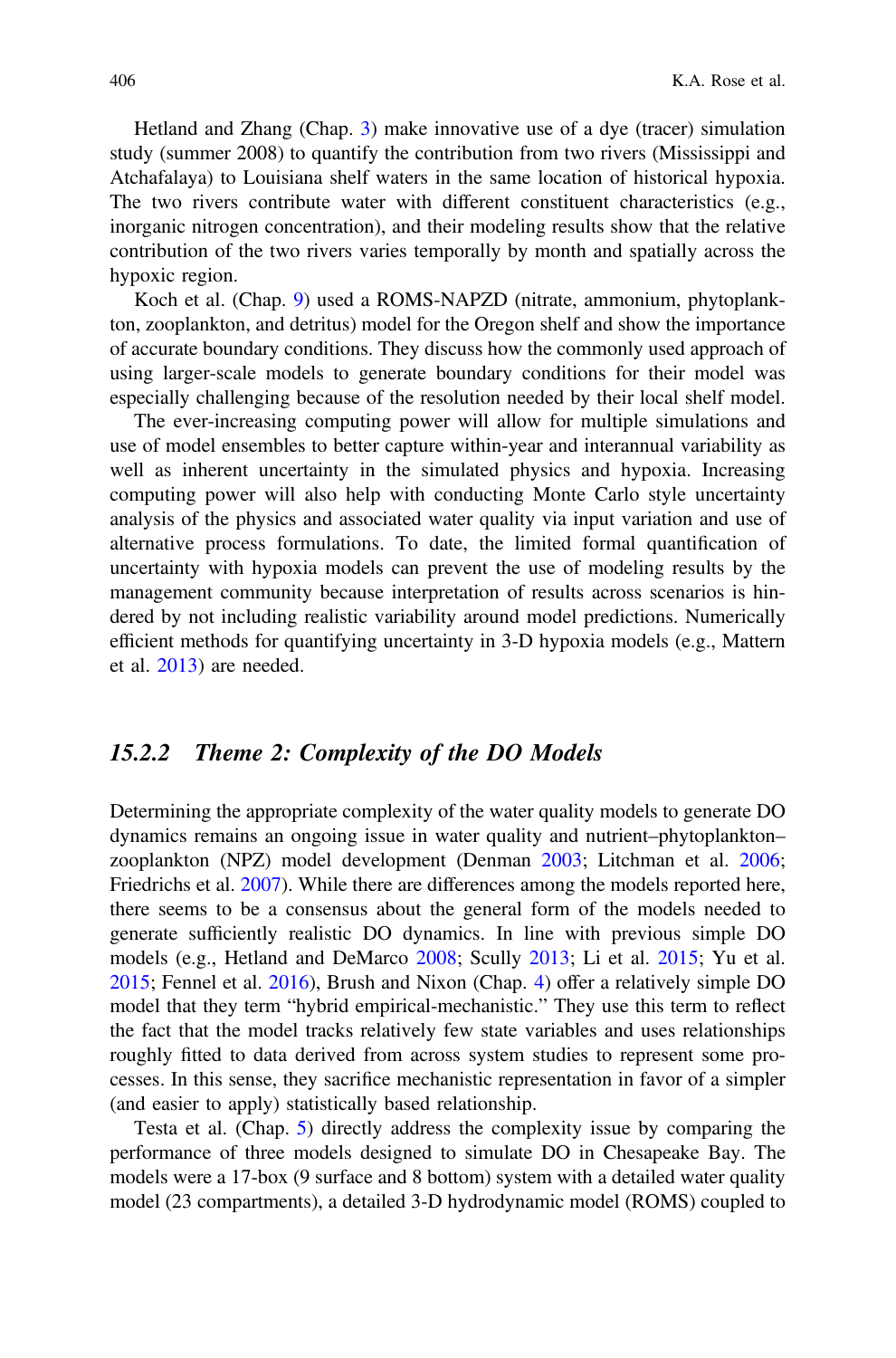a simple DO submodel, and ROMS with the 23-compartment model. All models simulated 1996–2005, and Testa et al. (Chap. [5](http://dx.doi.org/10.1007/978-3-319-54571-4_5)) offer insights into the factors controlling hypoxia by each of the models. They also highlight how the box model version reproduces seasonal and regional patterns in DO but is limited in resolving lateral dynamics, how the ROMS with the simple DO model is useful for examining wind and tidal mixing and freshwater input effects but is limited in its ability to simulate interannual variation in hypoxia, and how the ROMS with the complex DO model dynamics is capable of addressing these shortcomings but requires significant computing and the most observations to develop sufficient model confidence. Their analysis emphasizes that the complexity of the modeling must be tailored to the specific questions being asked: regional patterns in biogeochemistry (box model with simple DO model), climate effects on DO (ROMS with simple DO model) and interannual variability, biological responses to nutrient loadings, or fine-scale physical effects (ROMS with complex DO model).

Finally, Wiggert et al. (Chap. [6](http://dx.doi.org/10.1007/978-3-319-54571-4_6)) used sensitivity analyses with a 3-D ROMS-NPZD (NPZ plus detritus) model applied to 1999 data for the Chesapeake Bay to examine how alternative parameter values emphasize and understate key processes that affect model skill. For example, they increased the sinking velocity of large detritus that promoted the flux of organic matter to the benthos, and reduced the half-saturation coefficient that affected denitrification and thus amplified DO consumption within the water column. They used the agreement among the predictions of the alternative versions with data to demonstrate how improvements in the degree of correspondence with one variable (e.g., hypoxia persistence) by certain parameter changes involve some loss of agreement with other variables (e.g., poorer fit for dissolved inorganic nitrogen).

While the complexity of the model being dictated by the questions is a well-known best practice (Wainwright and Mulligan 2005; Rose et al. 2015a), it is sometimes not given enough consideration because there are existing codes and models available that make their use convenient. The reasoning behind the final model structure that is used in an application should be clearly explained and documented. This is needed for transparency (why models differ within and across systems) and ultimately will affect the credibility of the modeling results.

The models also highlight two long-standing critical uncertainties in modeling hypoxia: multiple nutrient limitation (Howarth 1988; Flynn 2003; Moore et al. 2013) and processes at the sediment-water interface (Fennel et al. 2013; Testa et al. 2013). Laurent and Fennel (Chap. [7](http://dx.doi.org/10.1007/978-3-319-54571-4_7)) directly address the role of phosphorus limitation in areas of coastal hypoxia. They review several well-studied systems and derive a conceptual model that views phosphorus limitation effects on hypoxia as spatial and timing shifts by categorizing ecosystems as dominated by flow-through versus open-dispersive physical processes. By use of a 3-D ROMS coupled to a NPZD-type model of the Louisiana shelf, which is dominated by river inputs, they use simulations for multiple years (highlighted with 2004) based on nitrogen-only limitation and with both nitrogen limitation and phosphorus limitation to demonstrate how consideration of phosphorus limitation resulted in a reduced and westward shift of the hypoxic zone.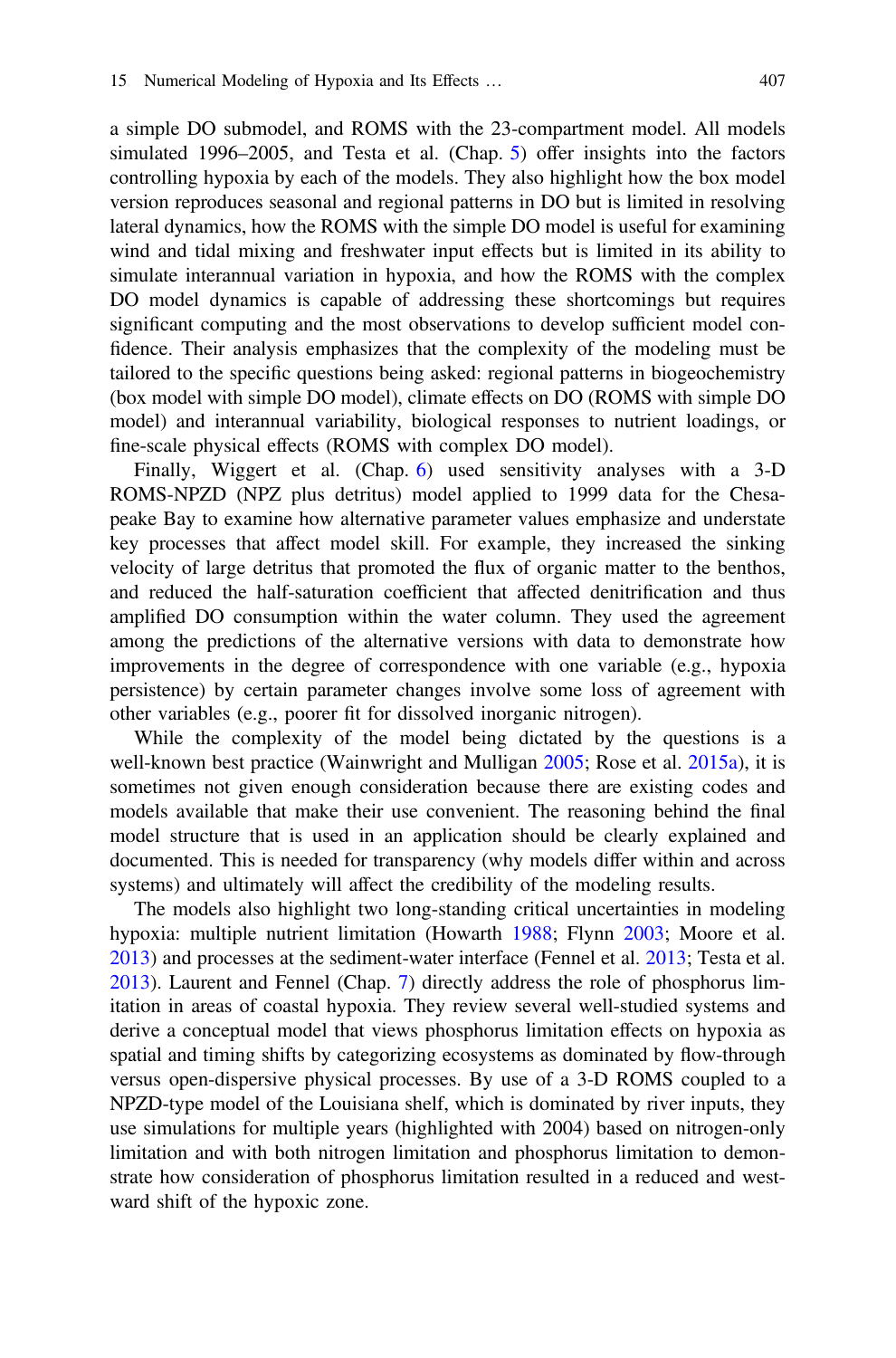The sediment-water exchanges often play a large role in affecting nutrient and DO dynamics (Middleburg and Levin 2009; Lehrter et al. 2012), and Voss et al. (2013) documented the importance of the sediment-water exchanges for the nitrogen budget (and thus DO dynamics) in both shelf and coastal systems. Kemp et al. (1992) and Heip et al. (1995) have emphasized that sediments have strong impacts on the water column in shallow coastal ecosystems. Fennel et al. (2013) used a similar model setup as Laurent and Fennel (Chap. [7](http://dx.doi.org/10.1007/978-3-319-54571-4_7)) and found that projections of summertime hypoxia for the Gulf of Mexico were very sensitive to the formulation used for sediment oxygen consumption. Most of the chapters that focus on water quality and DO at least mention the uncertainty associated with representing the sediment-water interface and exchange (e.g., Brush and Nixon—Chap. [4;](http://dx.doi.org/10.1007/978-3-319-54571-4_4) Testa et al.—Chap. [5](http://dx.doi.org/10.1007/978-3-319-54571-4_5); Laurent and Fennel—Chap. [7\)](http://dx.doi.org/10.1007/978-3-319-54571-4_7).

Two emerging areas in plankton ecology that were not represented in the DO models but may be worth considering are more refined representation of the microbial loop (Treseder et al. 2012) and the idea of internal stoichiometry of phytoplankton (Glibert et al. 2013; Bonachela et al. 2015). The field data collection for microbial organisms and processes, including those that affect nutrient biogeochemistry, is rapidly advancing, and Reed et al. (2014) provide a strategy for incorporating these types of data into water quality and plankton models. For example, Ayata et al. (2013) incorporated different formulations for internal stoichiometry into a 1-D vertical NPZD model. How improving the representation of microbial processes and nutrient dynamics of phytoplankton will help the simulation of DO is not clear for present-day conditions in many systems, but may need to be considered under management scenarios of reduced nutrient loadings (coastal systems) and for climate change (coastal and OMZs).

#### *15.2.3 Theme 3: Ocean and Shallow Ecosystems*

Koch et al. (Chap. [9](http://dx.doi.org/10.1007/978-3-319-54571-4_9)) discuss how the past emphasis on hypoxia in coastal systems has resulted in a focus on the role played by nutrient inputs via large rivers. The hypoxia of shelf-oriented oxygen minimum zones (OMZs) is gaining attention (Stramma et al. 2008; Altieri and Gedan 2015; Levin and Breitburg 2015). Koch et al. (Chap. [9](http://dx.doi.org/10.1007/978-3-319-54571-4_9)) used a ROMS-NAPZD model (NPZD plus ammonium) for the Oregon shelf, where hypoxia is seasonal and linked to upwelling favorable winds. They simulated the 2002–2006 period focusing on vertical profiles and report the results of a sensitivity analysis that varied initial and boundary conditions of nitrate and used budgets to assess the relative importance of physical versus biological drivers on DO dynamics.

In addition to OMZs and major coastal hypoxic zones, there is increasing attention to modeling hypoxia in small shallow coastal systems that show rapid changes in DO, often influenced by local conditions (Shen et al. 2008; Soetaert and Middleburg 2009; Tyler et al. 2009). Brush and Nixon (Chap. [4](http://dx.doi.org/10.1007/978-3-319-54571-4_4)) make a strong case for modeling eutrophication and hypoxia in shallow coastal systems. While the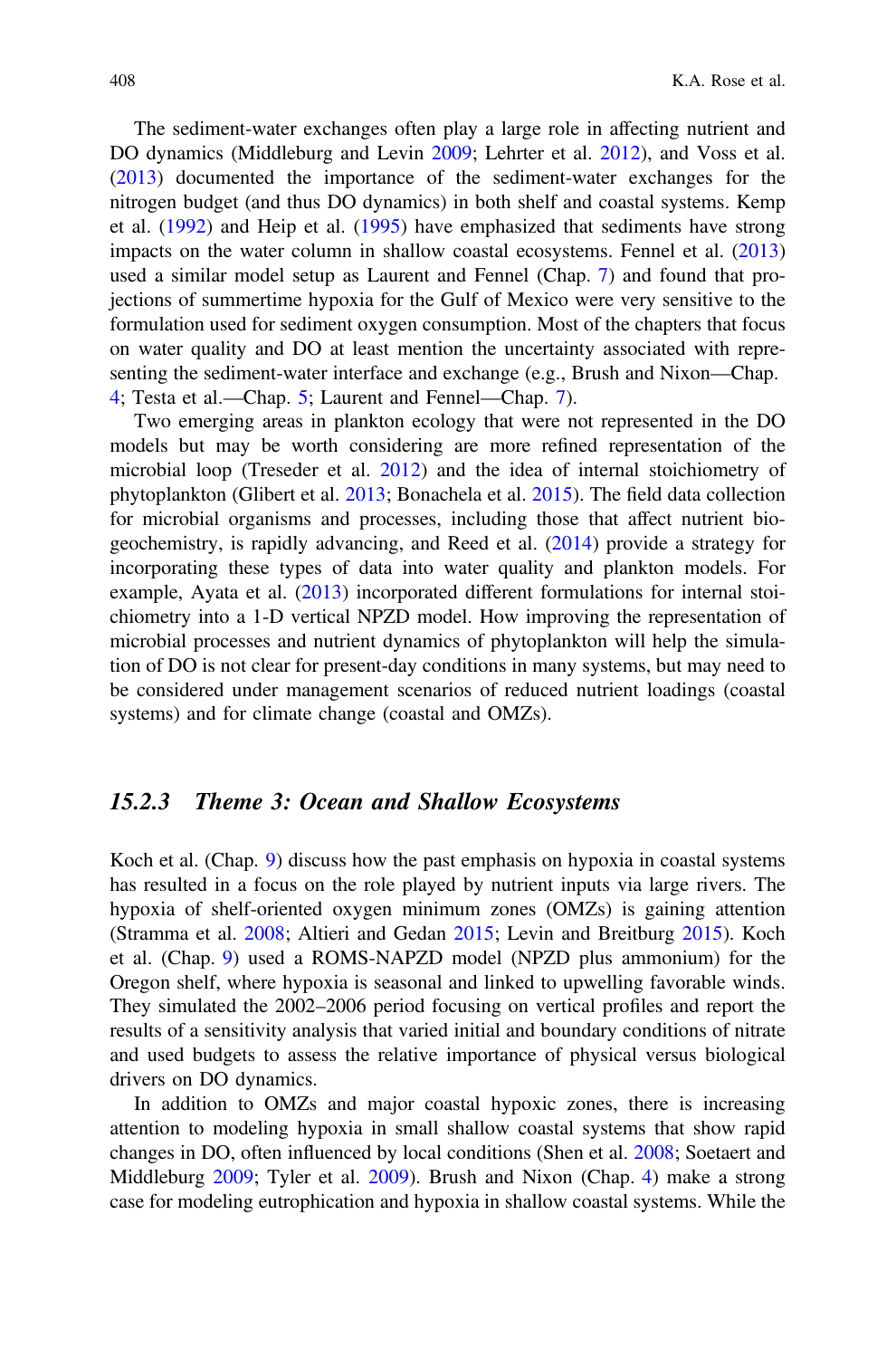major coastal hypoxic zones such as the Chesapeake Bay and the Louisiana shelf garner a lot of attention, the shallow subestuaries often experience very high rates of nutrient loading that can be mediated by local management decisions. Given the limited site-specific data for these shallow systems, Brush and Nixon (Chap. [4](http://dx.doi.org/10.1007/978-3-319-54571-4_4)) present a reduced complexity model developed to allow for easy application and portability among different systems. They then applied the model to Greenwich Bay (mean depth of 2.6 m), a subestuary of Narragansett Bay, and performed a one-year simulation that matched monitoring data. The bay was divided into 7 spatial elements and two vertical layers, and water and material exchanges were based on salinity distributions and freshwater inputs rather than on hydrodynamics. The model was successfully calibrated to surface chlorophyll-a biomass, dissolved inorganic nitrogen (DIN), and dissolved inorganic phosphorus (DIP) by spatial segment and to bottom layer DO by spatial segment. They also compared simulated and observed process rates, such as water column production and respiration.

These models represent a broadening of the types of systems being investigated and offer both new opportunities for model development and testing and for using models for management. OMZs bring in the dynamics of the middle and deeper water column on the continental shelf, and the shallow systems provide a test bed for diurnal DO cycles and the role of sediments in shallow systems. Greater cooperation between the seemingly distinct OMZs and coastal hypoxia research is needed (Levin and Breitburg 2015), and this also applies to the modeling. While the major estuarine and coastal systems (e.g., Chesapeake Bay and Louisiana shelf) involve large systems and major monetary investments for restoration, the OMZs are an indicator of ocean conditions (Stramma et al. 2008; Paulmier and Ruiz-Pino 2009). There is also a growing number of small shallow systems experiencing hypoxia that, when combined, can add up to significant cumulative environmental impacts. While DO models can be implemented relatively easily in the shallow systems, a limiting factor is the availability of data for model configuration (e.g., bathymetry), calibration, and validation.

#### *15.2.4 Theme 4: Observations*

Maintaining long-term monitoring efforts for water quality and DO remains a challenge. Several models used observations from station-based monitoring for calibration and validation. Allahdadi and Li (Chap. [1](http://dx.doi.org/10.1007/978-3-319-54571-4_1)) make extensive use of a set of monitoring stations (WAVCIS) located on the Louisiana shelf to derive boundary conditions (e.g., wind data) and assess model skill (currents, SST). Bravo et al. (Chap. [2\)](http://dx.doi.org/10.1007/978-3-319-54571-4_2) illustrate how historical observations, strategically augmented with new measurements, can provide a sound basis for model evaluation. Testa et al. (Chap. [5\)](http://dx.doi.org/10.1007/978-3-319-54571-4_5) provide an illustration of the value to modeling of the long-term monitoring data available for the Chesapeake Bay; they used the data to generate Taylor diagrams and examined interannual variation to permit skill assessment of 3 models of differing complexity. Wiggert et al. (Chap. [6](http://dx.doi.org/10.1007/978-3-319-54571-4_6)) similarly make use of the extensive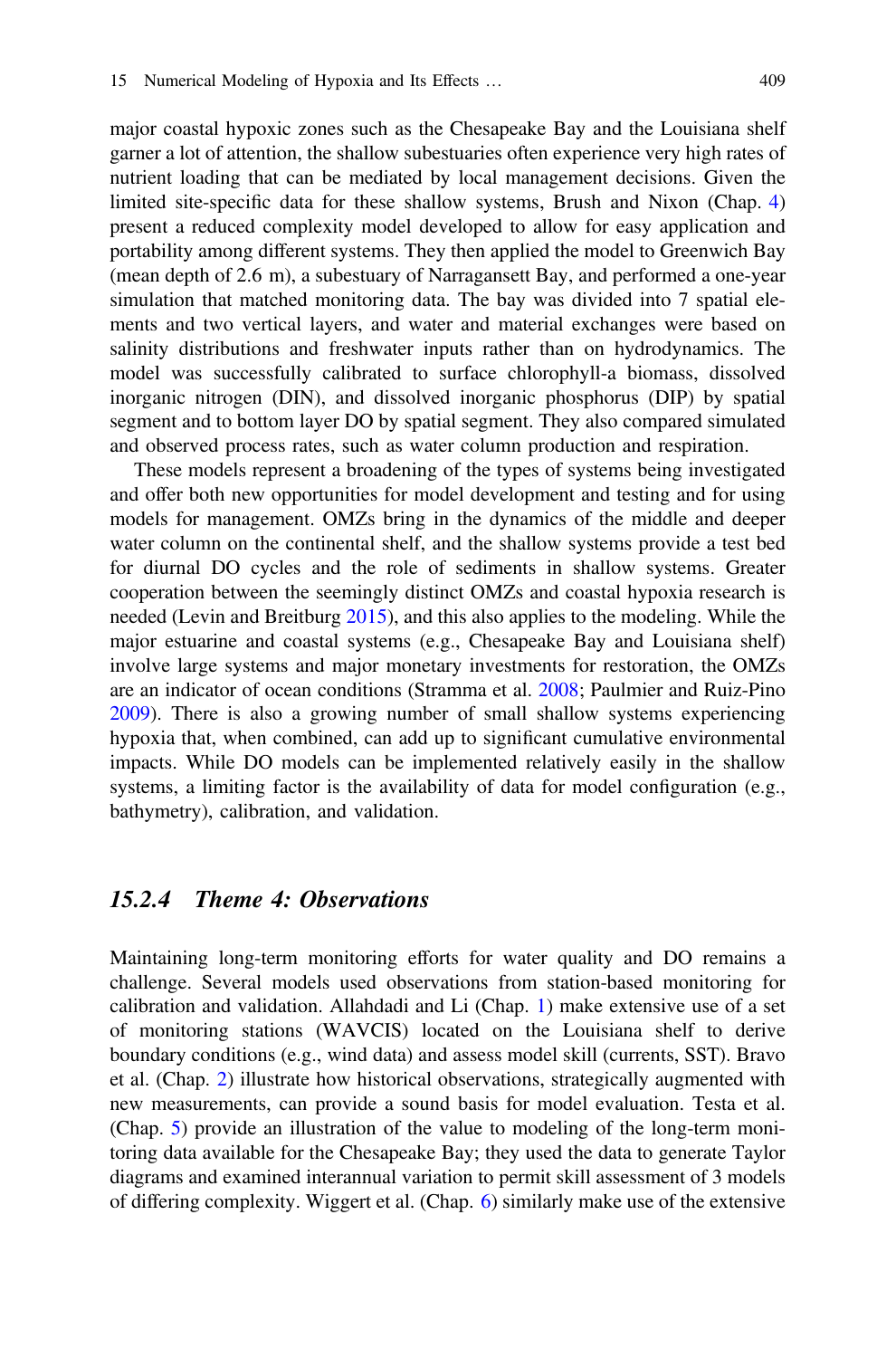monitoring data for the Chesapeake Bay by focusing on monthly measurements (salinity, chlorophyll, and nutrients) from a series of stations sampled for one year (1999) that represented "average" conditions. They used an index of agreement that included both vertical gradients and 27 stations in the summary index of the scaled differences between predicted and observed values. Lehrter et al. (Chap. [8\)](http://dx.doi.org/10.1007/978-3-319-54571-4_8) in their analyses of the Gulf of Mexico using a 3-D hydrodynamic NPZ model assess model skill based on 3 cruises (April, June, and September) at a grid of stations for 2006. They computed bias, RMSE, and model efficiency metrics for temperature, nitrate, chlorophyll, salinity (pycnocline), and DO on a station basis and also with the station observations aggregated into subregions (median for surface and bottom layers). They also compared model results to observations for two stations in detail and used the LUMCON-based mid-July estimate of hypoxia to assess total area and its spatial distribution. Some models made use of intensive monitoring studies that were of 1- to 2-year duration (e.g., Brush and Nixon, Chap. [4](http://dx.doi.org/10.1007/978-3-319-54571-4_4)—1996–1997, Bravo et al., Chap. [2](http://dx.doi.org/10.1007/978-3-319-54571-4_2)—1989, Lehrter et al., Chap. [8](http://dx.doi.org/10.1007/978-3-319-54571-4_8)—2006). These clearly demonstrate how observations inform the development and validation of the models, which is required to establish model credibility for management use.

Whereas water quality and DO monitoring data are well suited for numerical model evaluation because the purpose of monitoring and modeling is similar, the monitoring of fish and shellfish is done for a variety of other reasons than detecting hypoxia effects. Long-term fish monitoring is typically done to make tactical management decisions (e.g., opening an area for harvest and consumption advisories) or for developing indices of abundance used for fisheries stock assessment and management. The Ecospace application to the Louisiana shelf (de Mutsert et al. Chap. [14\)](http://dx.doi.org/10.1007/978-3-319-54571-4_14) used fish biomass time series derived from long-term fishery-independent monitoring for model calibration. They showed improved model fit to the data when hypoxia effects were included. However, in general, such time series reflect the effects of many factors and so it is difficult to use the data to calibrate or validate a model specifically to confirm (cause-and-effect) simulated hypoxia effects (Chesney and Baltz 2001). Rose et al. (Chap. [13](http://dx.doi.org/10.1007/978-3-319-54571-4_13)) discuss difficulties in using monitoring data for fish to detect hypoxia effects at the level of recruitment or higher. They used the simulated effect of hypoxia on croaker recruitment in the Gulf of Mexico to establish a realistic "effect" of a 20% reduction under historical hypoxia conditions. Using long-term field data on croaker, the interannual variability in recruitment was estimated and a Monte Carlo simulation used to determine the likelihood of detecting the hypoxia effect (knowing it is present) with sampling (5, 10, and 25 years) that included the variability estimated from the field data. The probability of detecting the known hypoxic effect with reasonable sampling and realistic interannual variability in recruitment is very low. Thus, long-term monitoring of water quality and DO must be maintained, and we need to develop creative ways to use the fish and upper trophic level data, designed and collected for other purposes, for model development and testing. The Gulf of Mexico Hypoxia Watch ([https://www.ncddc.noaa.gov/hypoxia/\)](https://www.ncddc.noaa.gov/hypoxia/) is an example where data from multiple water quality and fish surveys are merged.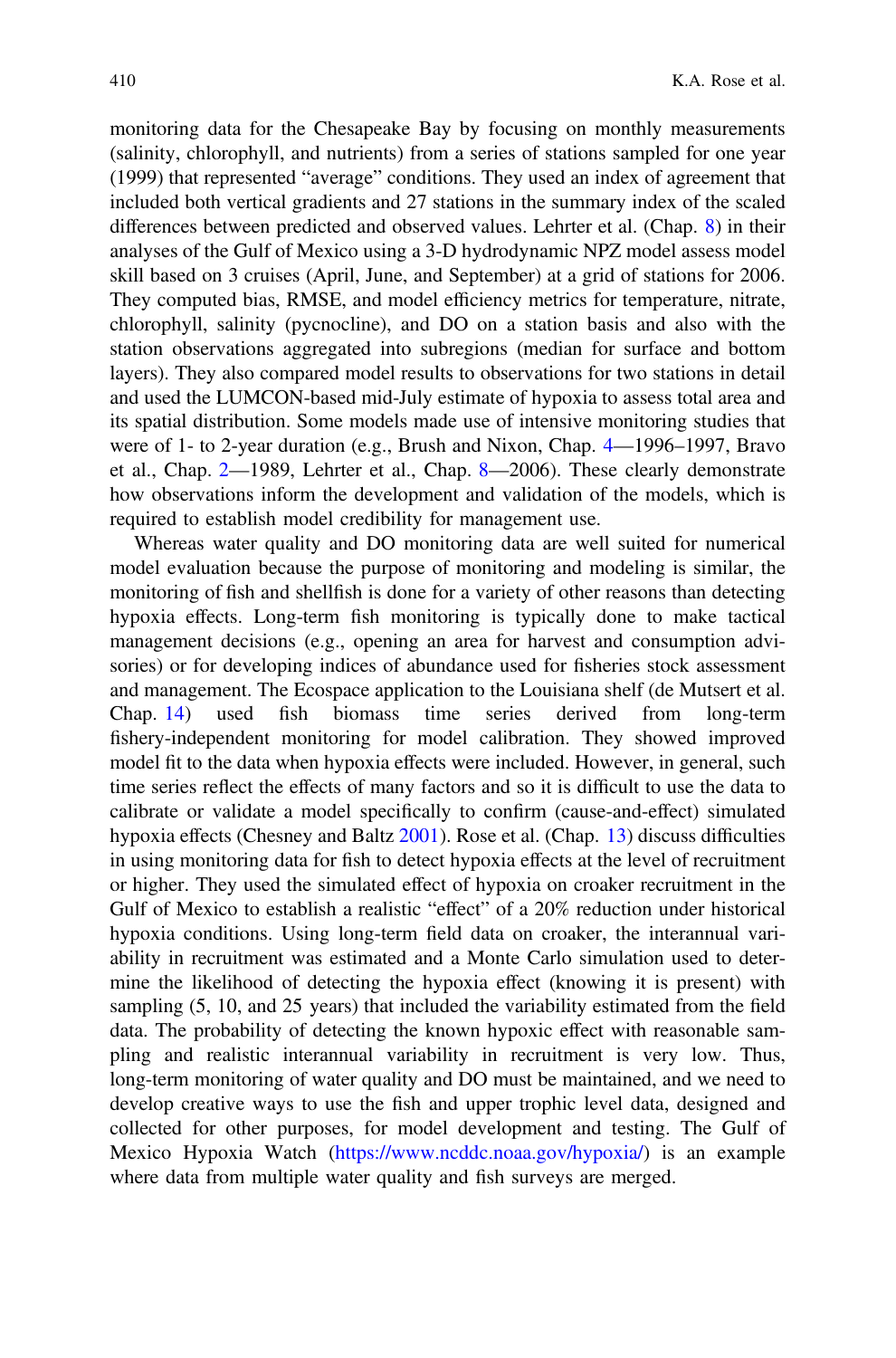In general, focused studies that are limited to a few years or less generate the observations to investigate the effects of hypoxia on fish. These studies are immensely useful for modeling. For example, Thomas et al. (2015) measured how croaker exposure in the summer affected their fecundity in the fall, and these results were critical to the development of a croaker population dynamic model (Rose et al. in review) that projected the population-level responses of croaker to hypoxia in the Gulf of Mexico. A several year intensive study allowed clear documentation of the response of zooplankton abundance and spatial distribution to hypoxia (Roman et al. 2012). Such studies could be even more helpful to modelers if they were repeated for multiple, contrasting years and their quantified effects were scalable beyond the study area to an area relevant to the population and food web levels.

A major gap is the lack of observations on the movement patterns of fish and other biota. As the modeling moves toward linking water quality to the upper trophic levels, the representation of movement of individuals in the spatially and temporally dynamic environment generated by the hydrodynamics-water quality models will become critical. A major pathway of hypoxia effects is determined by the effectiveness of the avoidance movement of individuals (determines direct effects via exposure), and where they get displaced to and what environmental and ecological conditions they experience (indirect effects) in the new locations. While the data on animal movement in general are constantly improving (McClintock et al. 2013; Bestley et al. 2016; Sippel et al. 2015), LaBone et al. (Chap. [10](http://dx.doi.org/10.1007/978-3-319-54571-4_10)) reports on the difficulties in trying to use individual movement data presently available for testing model predictions of fish avoidance of hypoxia.

#### *15.2.5 Theme 5: Vertical Dimension*

Simulating hypoxia and its effects on biota requires accuracy in both the horizontal and vertical dimensions. This is needed to generate reliable estimates of hypoxia extent (area, volume, see Obenour et al. 2013) and also because many organisms show vertical movements (Cohen and Forward 2009; Gutowsky et al. 2013). Avoidance behavior can occur both by horizontal and by vertical movement, with the mix being dependent on the species involved. Wiggert et al. (Chap. [6](http://dx.doi.org/10.1007/978-3-319-54571-4_6)) make extensive use of the vertical aspects of the monitoring data available for the Chesapeake Bay in their analysis by including the vertically resolved data in their goodness-of-fit measure. Koch et al. (Chap. [9\)](http://dx.doi.org/10.1007/978-3-319-54571-4_9) use a ROMS-NAPZD model for the Oregon shelf, where vertical resolution is critical because of the deep-water location of the hypoxia zone.

In a subsequent analysis, LaBone (2016) extended the 2-D simulation of avoidance of fish within FVCOM for the Gulf of Mexico reported here by LaBone et al. (Chap. [10\)](http://dx.doi.org/10.1007/978-3-319-54571-4_10) by allowing individuals to also move vertically. For the 3-D scenario that allowed for vertical avoidance and the simulated exposure of the individuals to lethal DO concentrations as they moved within the FVCOM grid over 10 days was greatly reduced, while the exposure to sublethal DO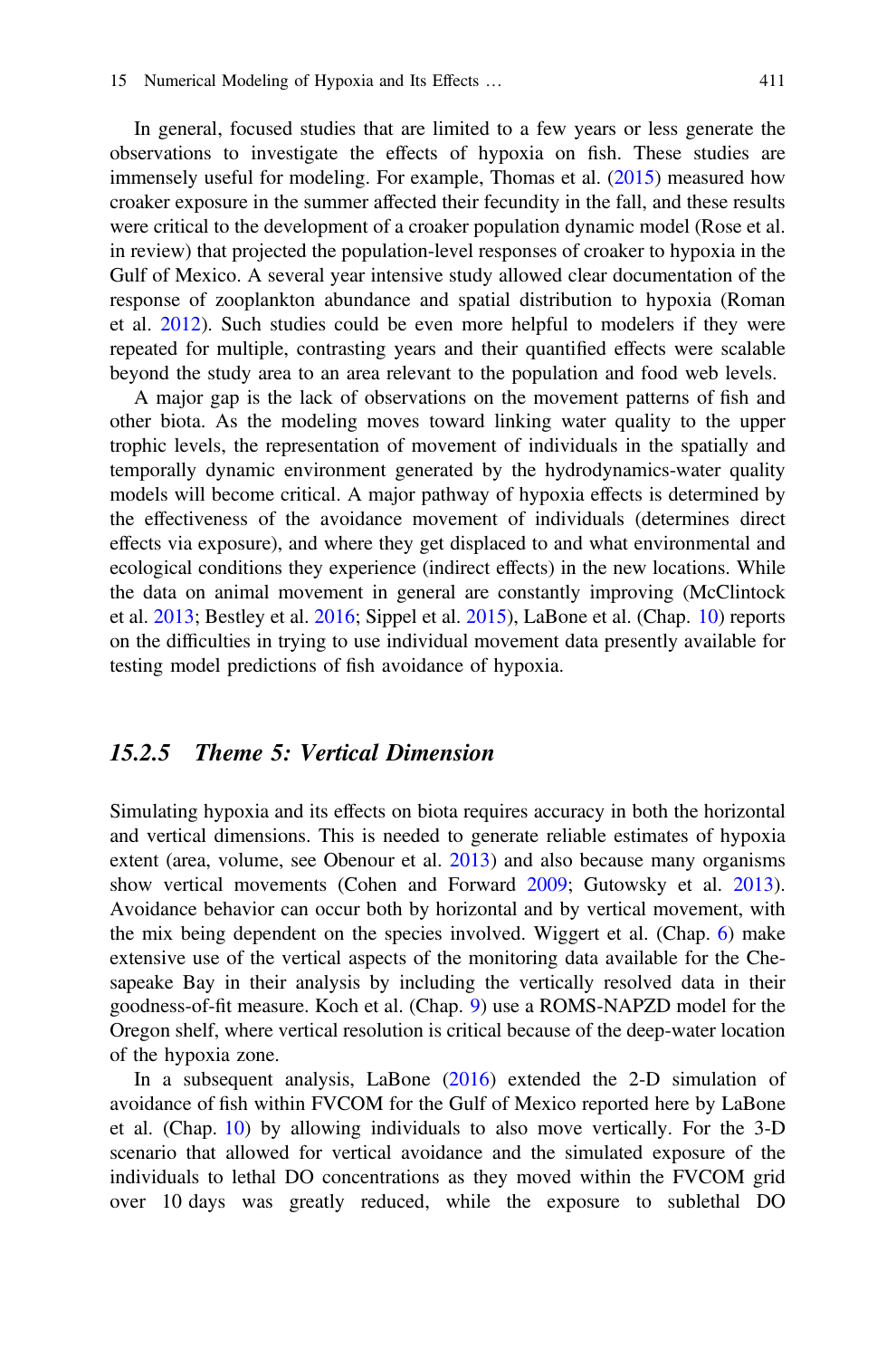concentrations under 3-D remained similar to the 2-D (horizontal) scenario. LaBone (2016) also noted that the model assumes that there are no additional costs (e.g., swimming and predation risk) associated with moving vertically.

Kolesar et al. (Chap. [11](http://dx.doi.org/10.1007/978-3-319-54571-4_11)) specifically focus on how movement in the vertical dimension creates changes in the overlap between zooplankton, fish larvae, and ctenophores, with larvae and ctenophores both eating zooplankton and ctenophores also eating larvae. They showed with summertime simulations in a 3-layer vertical box model that hypoxia-induced shifts in movement (plus direct effects on growth and mortality) did not alter the relative importance of ctenophore competition versus predation affecting fish larvae, but that lower DO decreased fish larval survival and increased the growth rates of the surviving larvae.

#### *15.2.6 Theme 6: Short-Term Forecasting*

Wiggert et al. (Chap. [6](http://dx.doi.org/10.1007/978-3-319-54571-4_6)) discuss the use of their model for short-term forecasting. We do not typically consider now-term forecasting of hypoxia as a pressing issue for management, as it is unclear whether hydrodynamic-based models for hypoxia are accurate enough to be effectively used for short-term forecasts of relatively fine-scale spatial dynamics of biological dynamics that occur over days to weeks. However, Wiggert et al. (Chap. [6\)](http://dx.doi.org/10.1007/978-3-319-54571-4_6) link, at least illustratively, their modeling to harmful algal blooms (HABs) and jellyfish abundance for which near-term forecasts are very useful for beach closings and water quality warnings. They present results from their water quality model imbedded in ROMS, with the coupled models being part of the larger Chesapeake Bay Ecological Prediction System (CBEPS) that can generate now-casts and 3 day forecasts. They illustrate how their output can be post-processed using habitat suitability to identify likely areas of high concentrations of sea nettles, the pathogenic bacterium *Vibrio*, and harmful algal species. Most HAB models use a statistical approach (e.g., Kim et al. 2014), while there is some effort toward using 3-D hydrodynamic-water quality models similar to hypoxia models (Andersen et al. 2015). The occurrence of HABs and hypoxic conditions shares many of the same environmental drivers (e.g., circulation and high nutrients) (O'Neil et al. 2012; Watson et al. 2016), and thus, coupled hydrodynamics-water quality models can play a role, with some modification, for simulating the timing and magnitude of HABS and effectiveness of management actions (see Paerl et al. 2016). HAB species can either be added to the models or, as illustrated by Wiggert et al. (Chap. [6\)](http://dx.doi.org/10.1007/978-3-319-54571-4_6), the models can be used to generate the environmental conditions that are then post-processed for possible habitat "hot spots."

#### *15.2.7 Theme 7: Possible Futures*

OMZs and coastal hypoxia are both highly susceptible to climate change (Grantham et al. 2004; Rabalais et al. 2009; Altieri and Gedan 2015), and global climate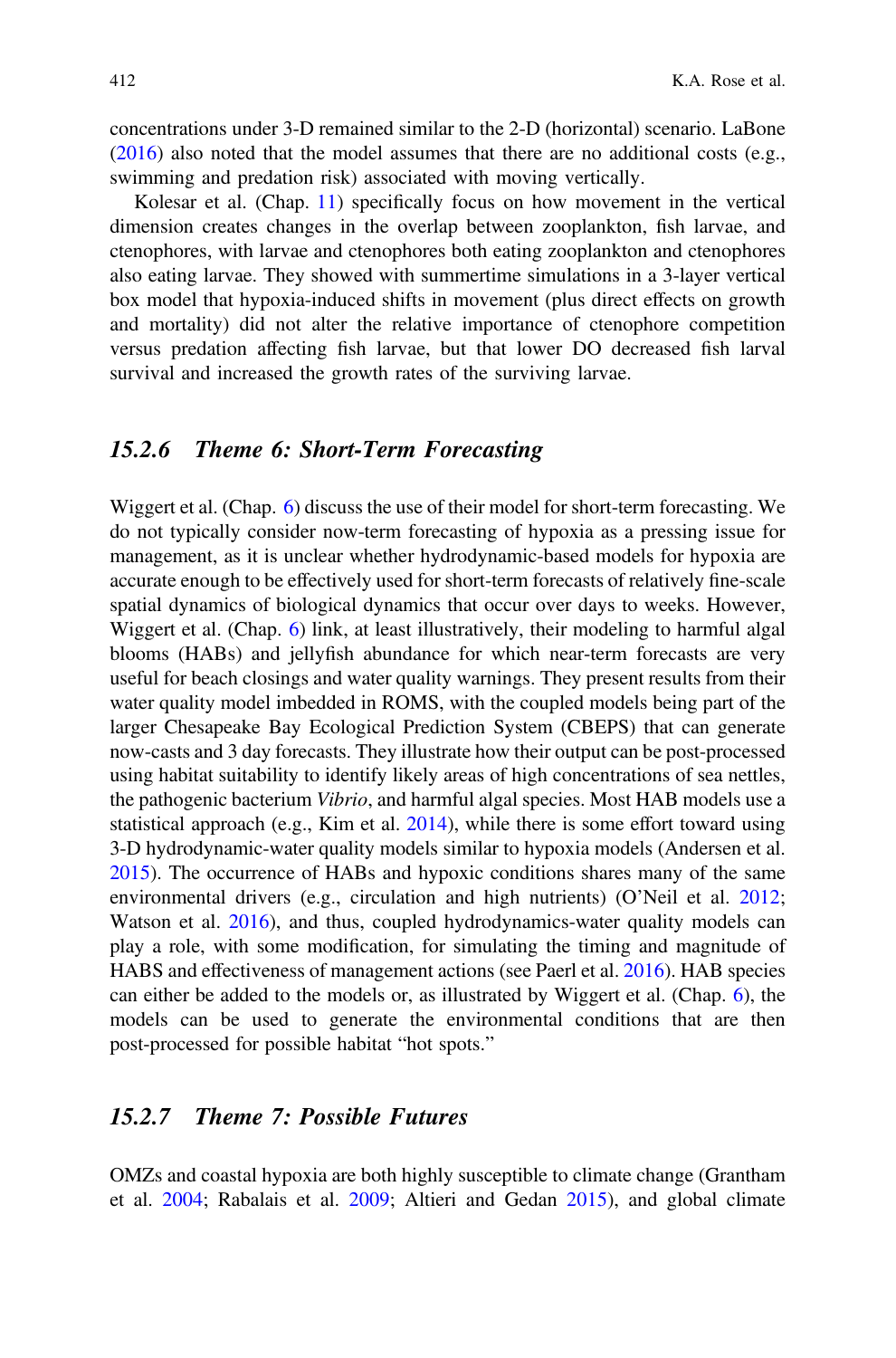change is expected to increase hypoxia in both shelf (OMZs) and coastal systems (Voss et al. 2013). OMZs can be used to understand and track biogeochemical cycling in the ocean and as an indicator of ocean health (Paulmier and Ruiz-Pino 2009). Because the management actions for reducing nutrient loadings in coastal systems are costly and require time to implement, and also because biological responses of upper trophic levels may involve delays, projections of how management actions may affect hypoxia cannot be made without knowing both present-day and anticipated future conditions (Justic et al. 2007). Justification for the investment involves ensuring that the benefits will be sufficiently large now and also into the future. Thus, scenarios of possible future conditions are needed and these should reflect both anticipated changes locally (e.g., land use) and regionally (climate change).

Lehrter et al. (Chap. [8\)](http://dx.doi.org/10.1007/978-3-319-54571-4_8) simulated a future scenario with a 3-D hydrodynamics model coupled to a NPZ-type model for 2006 conditions that was designed to reflect global climate change. They imposed on the 2006 simulation a 3 °C warmer air temperature, a 10% increase in river discharge, and adjusted ocean transport at the east, south, and west boundaries based on a broader-scale regional model itself run under the climate change conditions. Climate change was predicted to cause stronger stratification that leads to more hypoxia during the initial onset and generally lower DO concentrations where hypoxia occurred. They note some of the many factors that could be affected by climate change that were not accounted for in their climate change scenario: changes in hydrology, coastal winds, phytoplankton community structure, and the nutrient concentrations in the rivers.

Altieri and Gedan (2015) present a conceptual model of how the climate drivers (cloud cover, winds) can affect physical (e.g., stratification) and biological (e.g., primary productivity) factors that, in turn, would affect hypoxia. Justic et al. (1996) demonstrated how climate change could be incorporated into projections of hypoxia using a 2-box model; very telling is that 20 years later it is not clear that if we repeated their analyses now we could significantly reduce the uncertainties they faced in implementing a climate change scenario. Some progress is illustrated with the use of downscaled regional and GCM models and an ensemble approach for the hypoxia models with the well-studied Baltic Sea (Meier et al. 2011). Uncertainties remain about how to downscale from global and regional models to 100 m scales for use in hydrological and ecological models (e.g., Flint and Flint 2012) and also about the direction of changes in some key variables (e.g., precipitation, see Trenberth 2011). Acidification will also need to be considered in future scenarios because acidification and hypoxia affect each other in shelf and coastal ecosystems (Melzner et al. 2013; Miller et al. 2016; Laurent et al. 2017). Ocean warming will "very likely" lead to further declines in DO; however, in an update to the recent IPCC's Fifth Assessment Report (AR5), it was noted that the uncertainty about present-day conditions caused the assessment to determine it "as likely as it is unlikely" that hypoxic and subhypoxic zones will increase (Howes et al. 2015). Thus, projecting hypoxia into the future remains a challenge.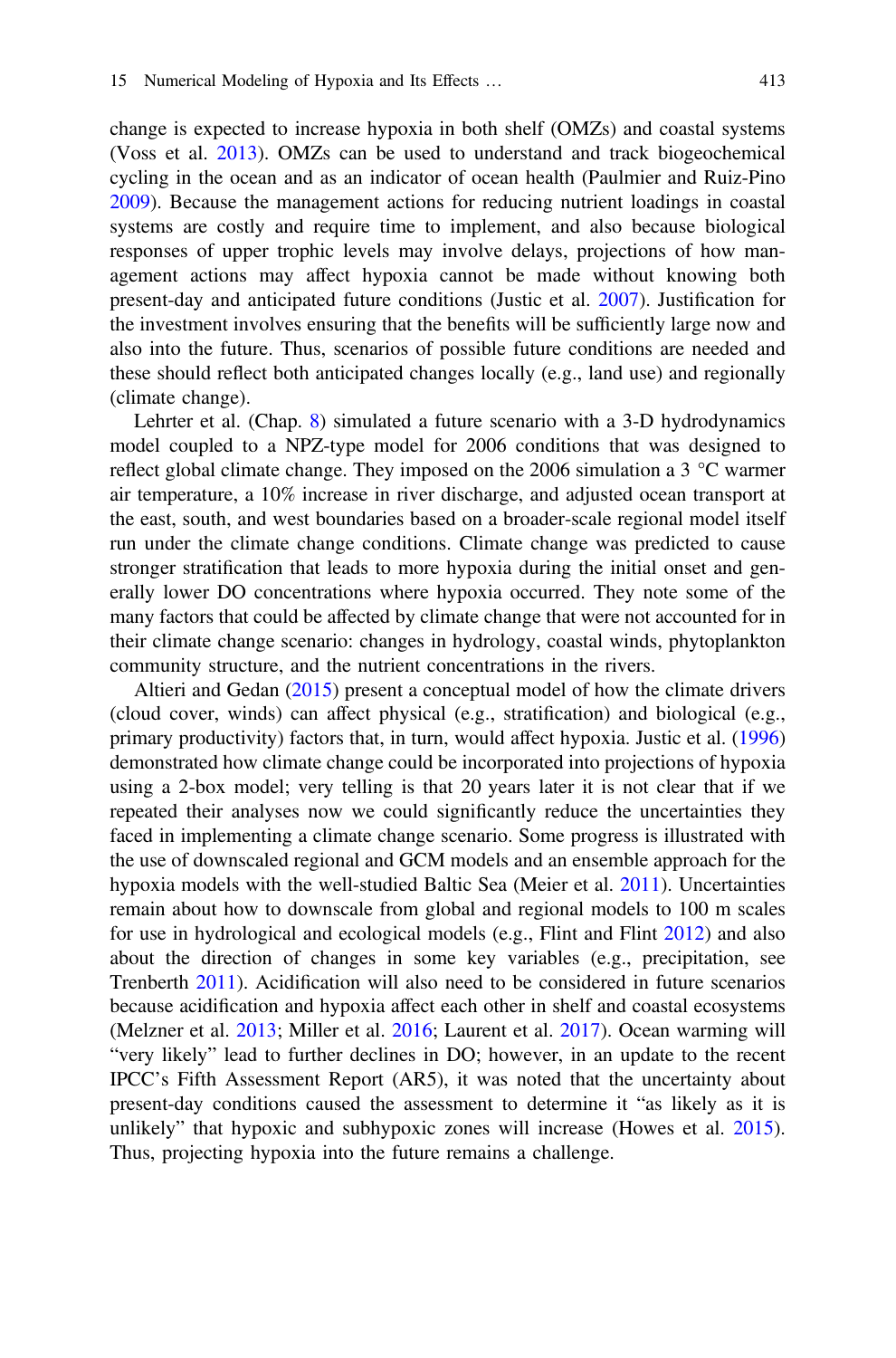## *15.2.8 Theme 8: Ecological Effects of Hypoxia*

While there has been some progress in linking the models for simulating physics and hypoxia to the models that simulate the response of the biota, significant gaps still remain. One critical determinant of exposure of biota to low DO is their movement, including their avoidance behavior. LaBone et al. (Chap. [10](http://dx.doi.org/10.1007/978-3-319-54571-4_10)) used the particle-tracking bookkeeping in FVCOM for the Gulf of Mexico (Justic and Wang 2014) to simulate how individual fish would avoid low DO conditions. They performed 7-day simulations and with a collection of individuals (hundreds) not directly scalable to the population level. They show that exposure to lethal and sublethal DO concentrations is not greatly affected by the movement algorithm used for non-avoidance (default) movement behavior. Expressing the effects of hypoxia as the percent of an arbitrary number of total individuals is helpful for comparing effects on a relative basis but does not lend itself to easy use for management. The Lagrangian approach operating within the same grid as the hydrodynamics-water quality model allows for direct simulation of movement as water quality conditions change on the scales represented in the hydrodynamics (e.g., Ibarra et al. 2014). This approach can be expanded to simulate growth, mortality, and reproduction of individuals for a summer, year, or multiple years and using techniques such as superindividuals that allow scaling to large number populations (e.g., Rose et al. 2015b). Getting to the population or system level (e.g., an estuary, Gulf of Mexico) is critical for management so that long-term effects can be simulated or inferred and the predictions are the same biological scale as the resources are managed.

Two dominant approaches for simulating the system-level responses to hypoxia are illustrated in this book. Adamack et al. (Chap. [12\)](http://dx.doi.org/10.1007/978-3-319-54571-4_12) illustrate the approach of simulating population-level responses by imbedding the growth, mortality, reproduction, and movement of individual bay anchovy (using a superindividual approach) directly into the 3-D physics-water quality model for the Chesapeake Bay. The individual or agent-based approach has become very popular for simulating fish and other organisms (Grimm and Railsback 2013; DeAngelis and Grimm 2014). Several other models in this book also used the individual-based approach (Kolesar et al. Chap. [11](http://dx.doi.org/10.1007/978-3-319-54571-4_11), Rose et al. Chap. [13](http://dx.doi.org/10.1007/978-3-319-54571-4_13)).

Adamack et al. simulated 10 years that matched the historical pattern of dry, normal, and wet years by stringing together years from a pool of hydrodynamics-water quality simulations. They assumed a recruitment of young anchovy each year entered the model grid and showed that changes in nutrient loadings had major effects on the population dynamics whether recruitment was assumed to be high or low each year. To accommodate possible low DO effects on prerecruit stages and increased overlap of juveniles and adults with predators, they determined how much recruitment would need to be reduced by hypoxia (higher egg mortality) or how much more predation on juveniles and adults would be needed to offset the benefits of more food under increased nutrient loadings. The magnitude of the increases needed in prerecruit mortality or more intense predation was deemed within the variability observed in the system and therefore ecologically feasible.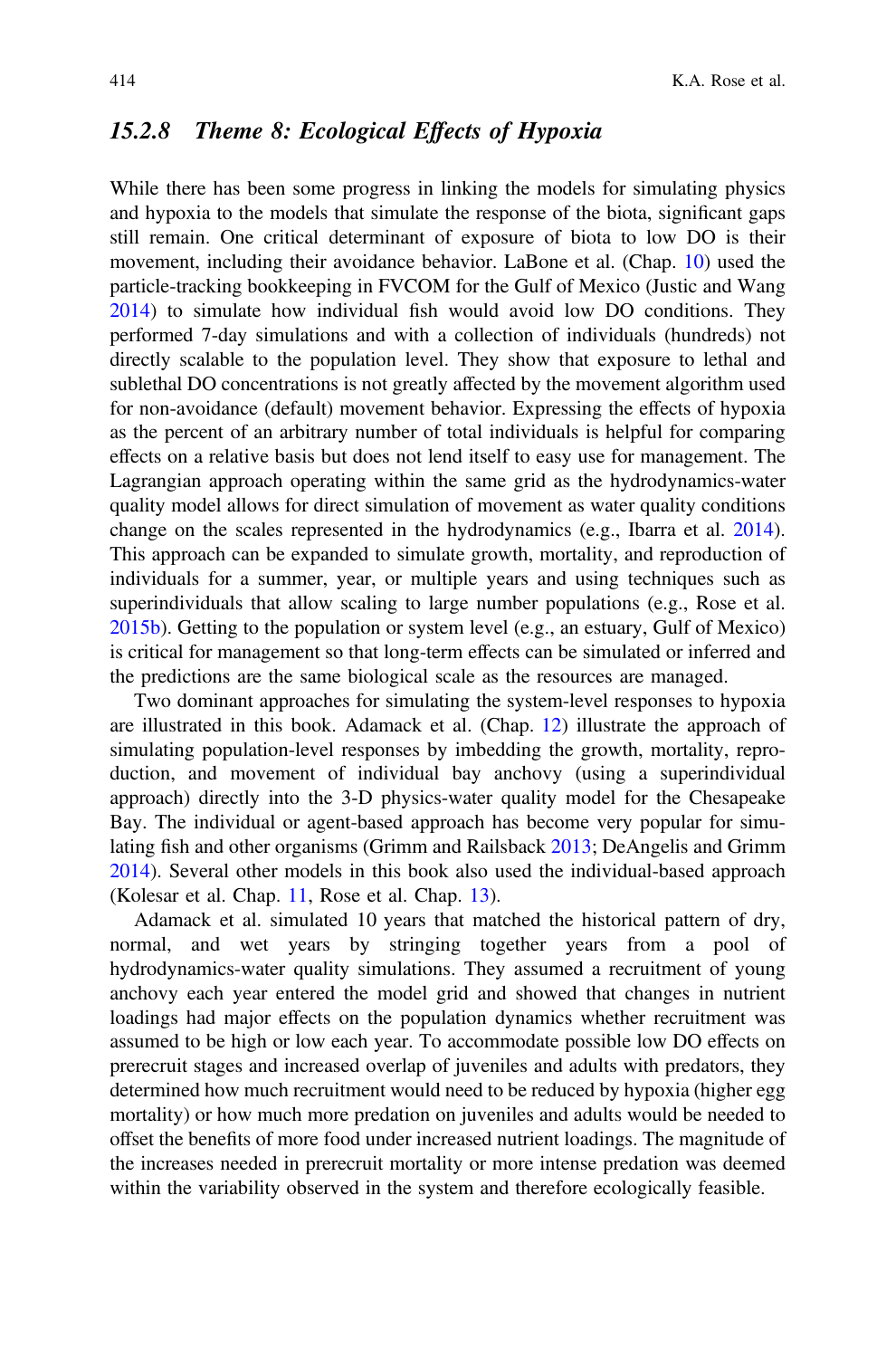De Mutsert et al. (Chap. [14\)](http://dx.doi.org/10.1007/978-3-319-54571-4_14) demonstrate the alternative approach (i.e., Eulerian) and how the response of the entire upper-level food web can be simulated using a modified version of the popular EwE software, specifically by developing an Ecospace model that allows for a 2-D spatial grid and the inputting of environmental variables that can vary in time and space. A major modification was the specification of a new habitat capacity effect whereby multiple environmental variables (including DO) can be used to reduce the foraging area of the predators.

A major advantage of a Lagrangian approach for examining hypoxia effects is that it is easier to simulate movement, and especially avoidance behavior, and has the capability to allow for the accumulation of exposures of individuals over time. This is more difficult to formulate for the Eulerian approach that underlies Ecospace (biomass is exchanged among spatial cells). How to include avoidance in Eulerian models is challenging, and the history of individuals is not tracked, and thus, exposure is necessarily based on biomass in that location for that time step only. However, the bookkeeping involved with using an individual-based approach for large number of populations (e.g., use of superindividuals) requires some effort and custom coding, especially when the individuals are simulated, as with Adamack et al. (Chap. [12](http://dx.doi.org/10.1007/978-3-319-54571-4_12)), within the same 3-D grid as the physics model.

More importantly, the individual-based approach is limited to simulating a few species, while the Eulerian approach of Ecospace allows for many species, and thus, the entire food web can be represented. There is a rich history of simulating population dynamics of well-studied fish species that use readily available data on growth, mortality, and reproduction, but then, the food web effects need to be represented implicitly (i.e., forced by changes in parameter values). Rose et al. (2009) suggested that indirect effects could be critical for simulating hypoxia effects on key populations, and representing the entire food web can be critical in some situations to minimize the chances of missing possible complicated indirect effects mediated through food web competition and predator–prey interactions. The food web approach illustrated by Ecospace has a clear advantage over the individual-based, multi-species approach for assessing possible food web-mediated indirect effects. De Mutsert et al. (Chap. [14](http://dx.doi.org/10.1007/978-3-319-54571-4_14)) show with 1950–2010 simulations (monthly time step) of the Louisiana shelf ecosystem with and without hypoxia and food effects (chlorophyll) included that the positive effects of increased food as a result of increased nutrient loadings outweigh the negative effects on biomass of more extensive hypoxia. One comparison showed that there were higher average biomasses of key fish groups with enrichment and hypoxia than with no enrichment and no hypoxia, and another comparison (ignoring a food effect) showed that biomasses with hypoxia were lower in the hypoxia area but were not consistently lower compared to no hypoxia when viewed system-wide. However, specification of the many possible predator–prey interactions in food web models remains a challenge (Ainsworth et al. 2010).

The simulation of DO will not, within foreseeable future, get to a fine enough scale for explicitly representing the effects on individual fish (e.g., meters and minutes for direct mortality) so implicit approaches for representing fine-scale variability in DO are needed. Measurement methods can provide detailed DO data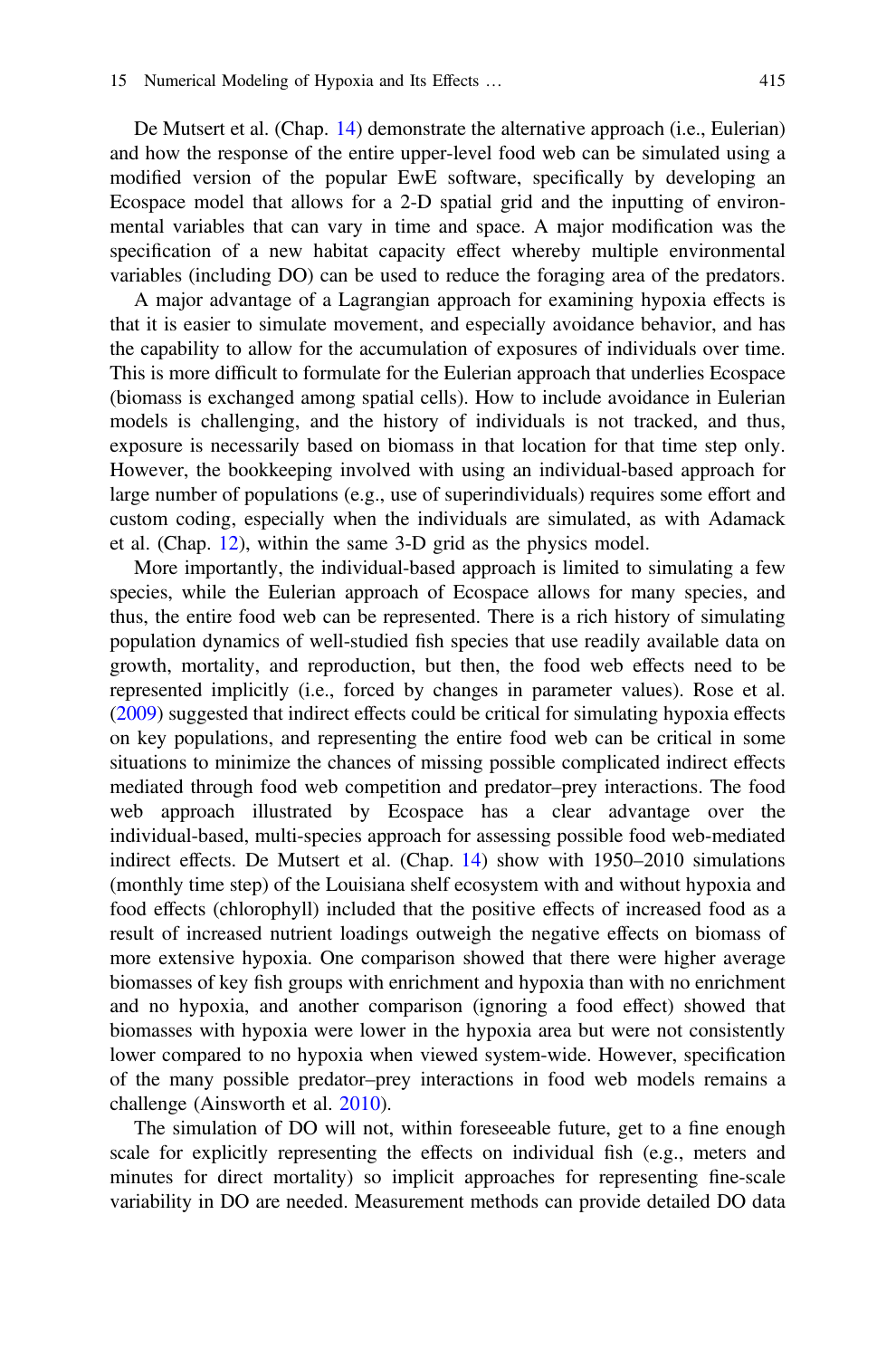for short periods of time and are not comprehensive for the grid but can be sufficient to characterize fine-scale variability (e.g., Zhang et al. 2014). How to switch from explicit representation of DO fields to the variability expected within each of the spatial cells is a challenge. There may be approaches that can be borrowed from downscaling methods of broadscale models to finer-scale models (e.g., Tabor and Williams 2010; Flint and Flint 2012).

With coastal hypoxia, an added complication is the need to also deal with changes in food that are concomitant with hypoxia for the upper trophic levels (Breitburg et al. 2009). Reduced nutrient loadings involve weighing the costs of less food against the benefits of reduced hypoxia. At present, there is not an obvious optimal way to simulate physics, water quality, prey dynamics in response to nutrient changes, and upper tropic level dynamics in a single integrated model. De Mutsert et al. (Chap. [14\)](http://dx.doi.org/10.1007/978-3-319-54571-4_14) and Adamack et al. (Chap. [12\)](http://dx.doi.org/10.1007/978-3-319-54571-4_12) offer progress toward that goal. Several ongoing efforts are striving to achieve such an end-to-end solution, and trying different approaches is a good strategy. In order to ensure the results of the efforts can be compared, and thus results maximally leveraged, a coordinated approach should be part of the modeling efforts to more effectively link hypoxia to population and the food web dynamics.

#### **15.3 Concluding Remarks**

Modeling the dynamics and causes of hypoxia has greatly progressed to the point that models can simulate seasonal dynamics over scales of a few kilometers, but numerical description of the effects of hypoxia on biota at the population and higher levels is still in the formative stage. The models presented in this book should be considered examples of the current state of hypoxia modeling, but are not a true representative sample of all hypoxia modeling and thus this chapter cannot be considered a comprehensive review. When viewed together, however, the chapters highlight some areas of modeling strengths and also some critical uncertainties that suggest areas for future research efforts. The existing models coupling physics and water quality can simulate seasonal hypoxia on kilometer scales quite well, and they now cover the major coastal systems, OMZs, and many shallow estuarine subsystems. Increased computing power in the future will allow for better quantification of the uncertainty with model predictions. The limitations include uncertain specification of boundary and forcing functions (e.g., wind), challenges in representing the sediment-water exchanges and multiple nutrient limitation, and the limited availability of data for multiple contrasting years for calibration and validation. To increasingly utilize these models for practical applications toward restoration goals, we need to ensure that the water quality modeling is capable of accurately predicting responses to changed conditions (nutrient loadings and climate change) and that the model has sufficient skill in the vertical as well as horizontal dimensions.

A major challenge remains to effectively link the water quality to the upper trophic levels. A variety of approaches were illustrated in this book. These included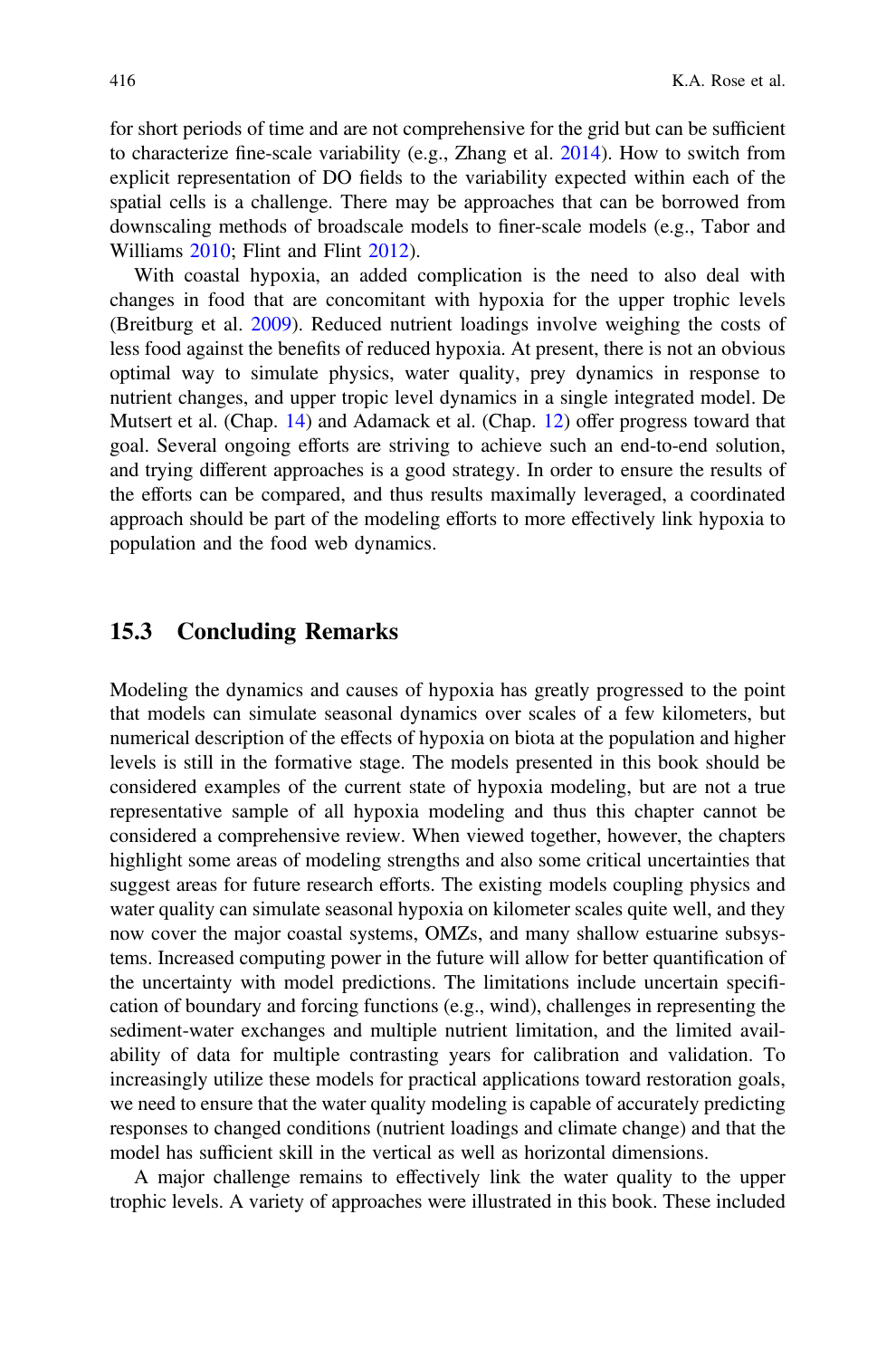individual-based modeling focused on a specific process (avoidance affects exposure), simulation of population dynamics over multiple years imbedded in the 3-D water quality, individual-based modeling focused on a few species and life stages (fish larvae and ctenophores) in 3 vertical layers, and a Eulerian representation of the full food web in 2-D. Data for calibration and testing of the upper trophic level models are much more limited than for water quality and, except for some special studies, are collected for other reasons than quantifying hypoxia effects. There will be increasing demands that the population and system responses of biota to hypoxia be predicted in order to quantify the ecological benefits and costs of changes in nutrient loadings (management of coastal systems) and to express the effects of ocean management and climate change in terms of direct relevance to managers and the public.

**Acknowledgements** Funding for the preparation of this chapter (KAR) was partially provided by the National Oceanic and Atmospheric Administration, Center for Sponsored Coastal Ocean Research (CSCOR), NGOMEX16 grant number NA16NOS4780204 awarded to Louisiana State University. This is publication number 218 of the NOAA's CSCOR NGOMEX program.

#### **References**

- Ainsworth CH, Kaplan IC, Levin PS, Mangel M (2010) A statistical approach for estimating fish diet compositions from multiple data sources: Gulf of California case study. Ecol Appl 20:2188–2202
- Altieri AH, Gedan KB (2015) Climate change and dead zones. Glob Change Biol 21:1395–1406
- Anderson CR, Moore SK, Tomlinson MC, Silke J, Cusack CK (2015) Living with harmful algal blooms in a changing world: strategies for modeling and mitigating their effects in coastal marine ecosystems. Coastal and marine hazards, risks, and disasters. Elsevier BV, Amsterdam, pp 495–561
- Ayata SD, Lévy M, Aumont O, Sciandra A, Sainte-Marie J, Tagliabue A, Bernard O (2013) Phytoplankton growth formulation in marine ecosystem models: should we take into account photo-acclimation and variable stoichiometry in oligotrophic areas? J Mar Syst 125:29–40
- Bestley S, Jonsen I, Harcourt RG, Hindell MA, Gales NJ (2016) Putting the behavior into animal movement modeling: improved activity budgets from use of ancillary tag information. Ecol Evol 6:8243–8255
- Blumberg AF, Kantha LH (1985) Open boundary condition for circulation models. J Hydraul Eng 111:237–255
- Bonachela JA, Klausmeier CA, Edwards KF, Litchman E, Levin SA (2015) The role of phytoplankton diversity in the emergent oceanic stoichiometry. J Plankton Res p fbv087
- Breitburg DL, Hondorp DW, Davias LA, Diaz RJ (2009) Hypoxia, nitrogen, and fisheries: integrating effects across local and global landscapes. Ann Rev Mar Sci 1:329–349
- Chan F, Barth JA, Lubchenco J, Kirincich A, Weeks H, Peterson WT, Menge BA (2008) Emergence of anoxia in the California Current large marine ecosystem. Science 319:920
- Chesney EJ, Baltz DM (2001) The effects of hypoxia on the northern Gulf of Mexico coastal ecosystem: a fisheries perspective. In: Rabalais NN, Turner RE (eds) Coastal hypoxia: consequences for living resources and ecosystems. American Geophysical Union, Washington, DC, pp 321–354
- Cohen JH, Forward RB (2009) Zooplankton diel vertical migration—a review of proximate control Oceanog. Mar Biol Annu Rev 47:77–109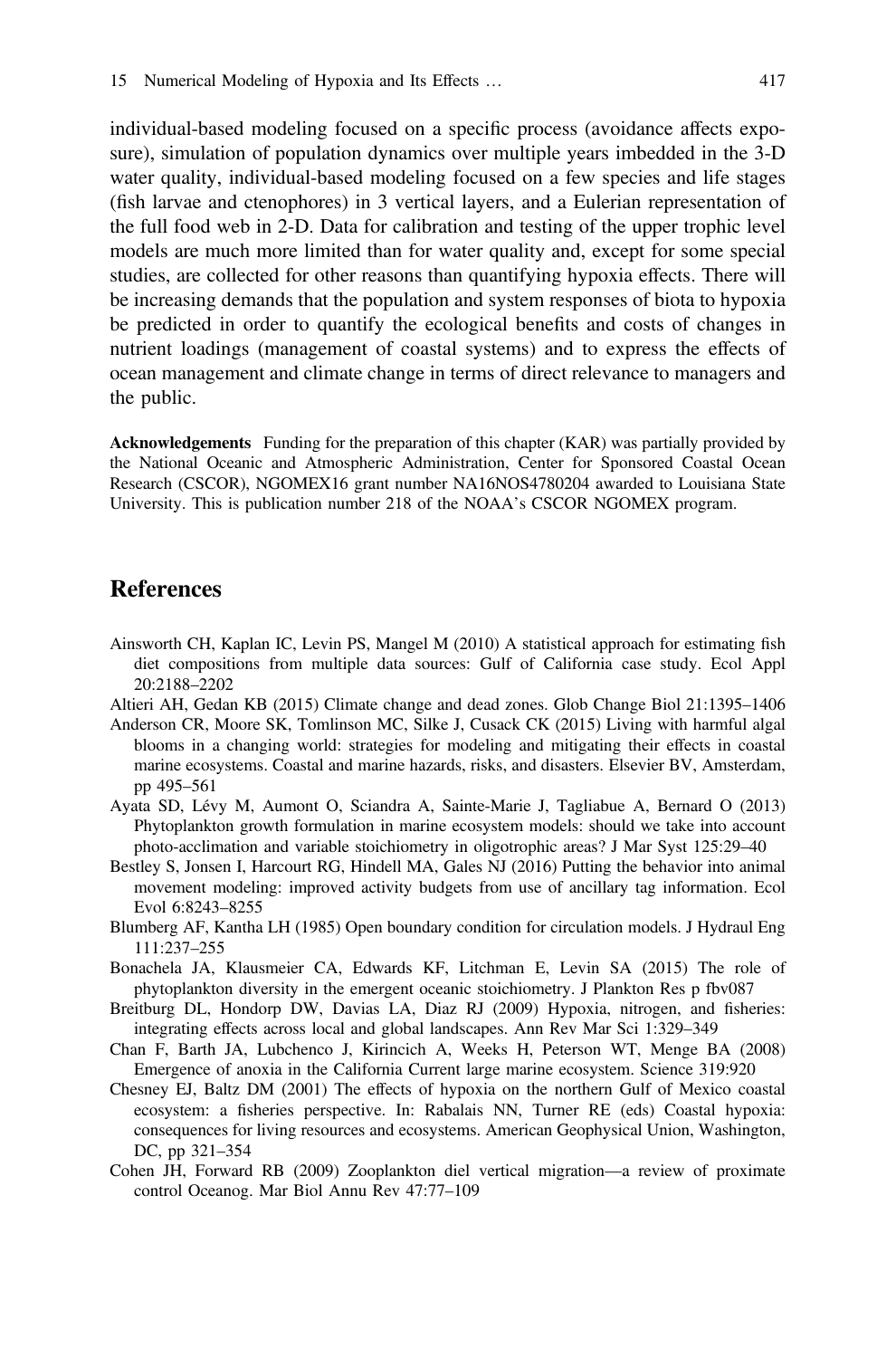- DeAngelis DL, Grimm V (2014) Individual-based models in ecology after four decades. F1000 prime reports 2014, 6:39. doi:[10.12703/P6-39](http://dx.doi.org/10.12703/P6-39)
- Denman KL (2003) Modelling planktonic ecosystems: parameterizing complexity. Prog Oceanogr 57:429–452
- Diaz RJ, Rosenberg R (2008) Spreading dead zones and consequences for marine ecosystems. Science 32:926–929
- Fennel K, Laurent A, Hetland R, Justić D, Ko DS, Lehrter J, Murrell M, Wang L, Yu L, Zhang W (2016) Effects of model physics on hypoxia simulations for the northern Gulf of Mexico: a model intercomparison. J Geophys Res Oceans 121. doi[:10.1002/2015JC011577](http://dx.doi.org/10.1002/2015JC011577)
- Fennel K, Hu J, Laurent A, Marta-Almeida M, Hetland R (2013) Sensitivity of hypoxia predictions for the northern Gulf of Mexico to sediment oxygen consumption and model nesting. J Geophys Res 118:990–1002
- Flint LE, Flint AL (2012) Downscaling future climate scenarios to fine scales for hydrologic and ecological modeling and analysis. Ecol Proces 1:2
- Flynn KJ (2003) Modelling multi-nutrient interactions in phytoplankton; balancing simplicity and realism. Prog Oceanogr 56:249–279
- Friedrichs MA, Dusenberry JA, Anderson LA, Armstrong RA, Chai F, Christian JR, Doney SC, Dunne J, Fujii M, Hood R, McGillicuddy DJ, Moore JK, Schartau M, Spitz YH, Wiggert JD (2007) Assessment of skill and portability in regional marine biogeochemical models: role of multiple planktonic groups. J Geophys Res Oceans 112(C8)
- Glibert PM, Kana TM, Brown K (2013) From limitation to excess: the consequences of substrate excess and stoichiometry for phytoplankton physiology, trophodynamics and biogeochemistry, and the implications for modeling. J Mar Syst 125:14–28
- Grantham BA, Chan F, Nielsen KJ, Fox DS, Barth JA, Huyer A, Lubchenco J, Menge BA (2004) Upwelling-driven nearshore hypoxia signals ecosystem and oceanographic changes in the northeast Pacific. Nature 429:749–754
- Grimm V, Railsback SF (2013) Individual-based modeling and ecology. Princeton University Press
- Gutowsky LF, Harrison PM, Martins EG, Leake A, Patterson DA, Power M, Cooke SJ (2013) Diel vertical migration hypotheses explain size-dependent behaviour in a freshwater piscivore. Anim Behav 86:365–373
- Heip CHR, Goosen NK, Herman PMJ, Kromkamp J, Middelburg JJ, Soetaert K (1995) Production and consumption of biological particles in temperate tidal estuaries. In: Ansell AD, Gibson RN, Barnes M (eds) Oceanography and marine biology: an annual review, vol 33. University College London Press, pp 1–149
- Hetland RD (2017) Suppression of baroclinic instabilities in buoyancy-driven flow over sloping bathymetry. J Phys Oceanogr 47:49–68
- Hetland RD, DiMarco SF (2008) How does the character of oxygen demand control the structure of hypoxia on the Texas-Louisiana continental shelf? J Mar Syst 70:49–62
- Hetland RD, DiMarco SF (2012) Skill assessment of a hydrodynamic model of circulation over the Texas-Louisiana continental shelf. Ocean Model 43:64–76
- Holt J, Allen JI, Anderson TR, Brewin R, Butenschön M, Harle J, Huse G, Lehodey P, Lindemann C, Memery L, Salihoglu B (2014) Challenges in integrative approaches to modelling the marine ecosystems of the North Atlantic: physics to fish and coasts to ocean. Prog Oceanogr 129:285–313
- Howarth RW (1988) Nutrient limitation of net primary production in marine ecosystems. Annu Rev Ecol Syst 19:89–110
- Howes EL, Joos F, Eakin M, Gattuso JP (2015) An updated synthesis of the observed and projected impacts of climate change on the chemical, physical and biological processes in the oceans. Front Mar Sci 2:36. doi:[10.3389/fmars.2015.00036](http://dx.doi.org/10.3389/fmars.2015.00036)
- Ibarra D, Fennel K, Cullen J (2014) Coupling 3-D Eulerian bio-physics (ROMS) with individual-based shellfish ecophysiology (SHELL-E): a hybrid model for carrying capacity and environmental impacts of bivalve aquaculture. Ecol Model 273:63–78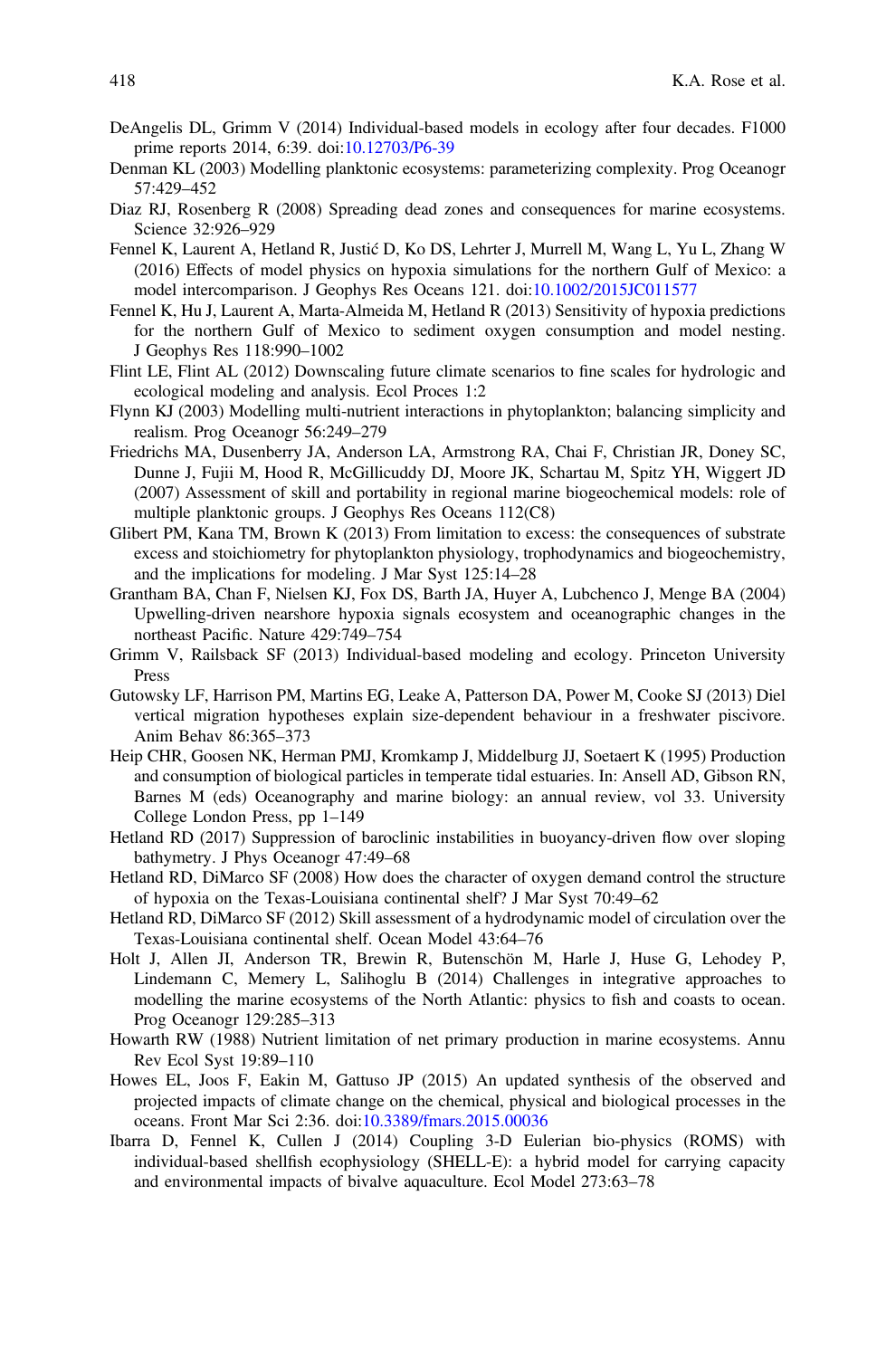- Justic D, Wang L (2014) Assessing temporal and spatial variability of hypoxia over the inner Louisiana-upper Texas shelf: application of an unstructured-grid three-dimensional coupled hydrodynamic-water quality model. Cont Shelf Res 72:163–179
- Justić D, Bierman VJ, Scavia D, Hetland RD (2007) Forecasting Gulf's hypoxia: the next 50 years? Estuaries Coasts 30:791–801
- Justic D, Rabalais NN, Turner RE (1996) Effects of climate change on hypoxia in coastal waters: a doubled  $CO<sub>2</sub>$  scenario for the northern Gulf of Mexico. Limnol Oceanogr 41:992–1003
- Kemp WM, Sampou PA, Garber J, Tuttle J, Boynton WR (1992) Seasonal depletion of oxygen from bottom waters of Chesapeake Bay: roles of benthic and planktonic respiration and physical exchange processes. Mar Ecol Prog Ser 85:137–152
- Kim DK, Zhang W, Watson S, Arhonditsis GB (2014) A commentary on the modelling of the causal linkages among nutrient loading, harmful algal blooms, and hypoxia patterns in Lake Erie. J Great Lakes Res 40:117–129
- Kirtman BP, Bitz C, Bryan F, Collins W, Dennis J, Hearn N, Kinter JL, Loft R, Rousset C, Siqueira L, Stan C (2012) Impact of ocean model resolution on CCSM climate simulations. Clim Dyn 39:1303–1328
- LaBone E (2016) Modeling the effects of hypoxia on fish movement in the Gulf of Mexico hypoxic zone. PhD dissertation, Louisiana State University, Baton Rouge
- Laurent A, Fennel Cai W-J, Huang W-J, Barbero L, Wanninkhof R (2017) Eutrophication-induced acidification of coastal waters in the northern Gulf of Mexico: insights into origin and processes from a coupled physical-biogeochemical model. Geophys Res Lett 44. doi:[10.1002/](http://dx.doi.org/10.1002/2016GL071881) [2016GL071881](http://dx.doi.org/10.1002/2016GL071881)
- Lévy M, Ferrari R, Franks PJ, Martin AP, Rivière P (2012) Bringing physics to life at the submesoscale. Geophys Res Lett 39:L14602. doi[:10.1029/2012GL052756](http://dx.doi.org/10.1029/2012GL052756)
- Lehrter JC, Beddick DL, Devereux R, Yates DF, Murrell MC (2012) Sediment-water fluxes of dissolved inorganic carbon, O2, nutrients, and N2 from the hypoxic region of the Louisiana continental shelf. Biogeochemistry 109:233–252
- Levin LA, Breitburg DL (2015) Linking coasts and seas to address ocean deoxygenation. Nat Clim Change 5:401–403
- Li Y, Li M, Kemp WM (2015) A budget analysis of bottom-water dissolved oxygen in Chesapeake Bay. Estuaries Coasts 38:2132–2148
- Litchman E, Klausmeier CA, Miller JR, Schofield OM, Falkowski PG (2006) Multi-nutrient, multi-group model of present and future oceanic phytoplankton communities. Biogeosci Discuss 3:607–663
- Mahadevan A (2016) The impact of submesoscale physics on primary productivity of plankton. Ann Rev Mar Sci 8:161–184
- Marta-Almeida M, Hetland RD, Zhang X (2013) Evaluation of model nesting performance on the Texas-Louisiana continental shelf. J Geophys Res Oceans 118:2476–2491. doi:[10.1002/jgrc.](http://dx.doi.org/10.1002/jgrc.20163) [20163](http://dx.doi.org/10.1002/jgrc.20163)
- Mattern JP, Fennel K, Dowd M (2013) Sensitivity and uncertainty analysis of model hypoxia estimates for the Texas-Louisiana shelf. J Geophys Res Oceans 118:1316–1332
- McClintock BT, Russell DJ, Matthiopoulos J, King R (2013) Combining individual animal movement and ancillary biotelemetry data to investigate population-level activity budgets. Ecology 94:838–849
- Meier HM, Andersson HC, Eilola K, Gustafsson BG, Kuznetsov I, Müller-Karulis B, Neumann T, Savchuk OP (2011) Hypoxia in future climates: a model ensemble study for the Baltic Sea. Geophys Res Lett 38:L24608. doi[:10.1029/2011GL049929](http://dx.doi.org/10.1029/2011GL049929)
- Melzner F, Thomsen J, Koeve W, Oschlies A, Gutowska MA, Bange HW, Hansen HP, Körtzinger A (2013) Future ocean acidification will be amplified by hypoxia in coastal habitats. Mar Biol 160:1875–1888
- Middelburg JJ, Levin LA (2009) Coastal hypoxia and sediment biogeochemistry. Biogeosciences 6:1273–1293
- Miller SH, Breitburg DL, Burrell RB, Keppel AG (2016) Acidification increases sensitivity to hypoxia in important forage fishes. Mar Ecol Prog Ser 549:1–8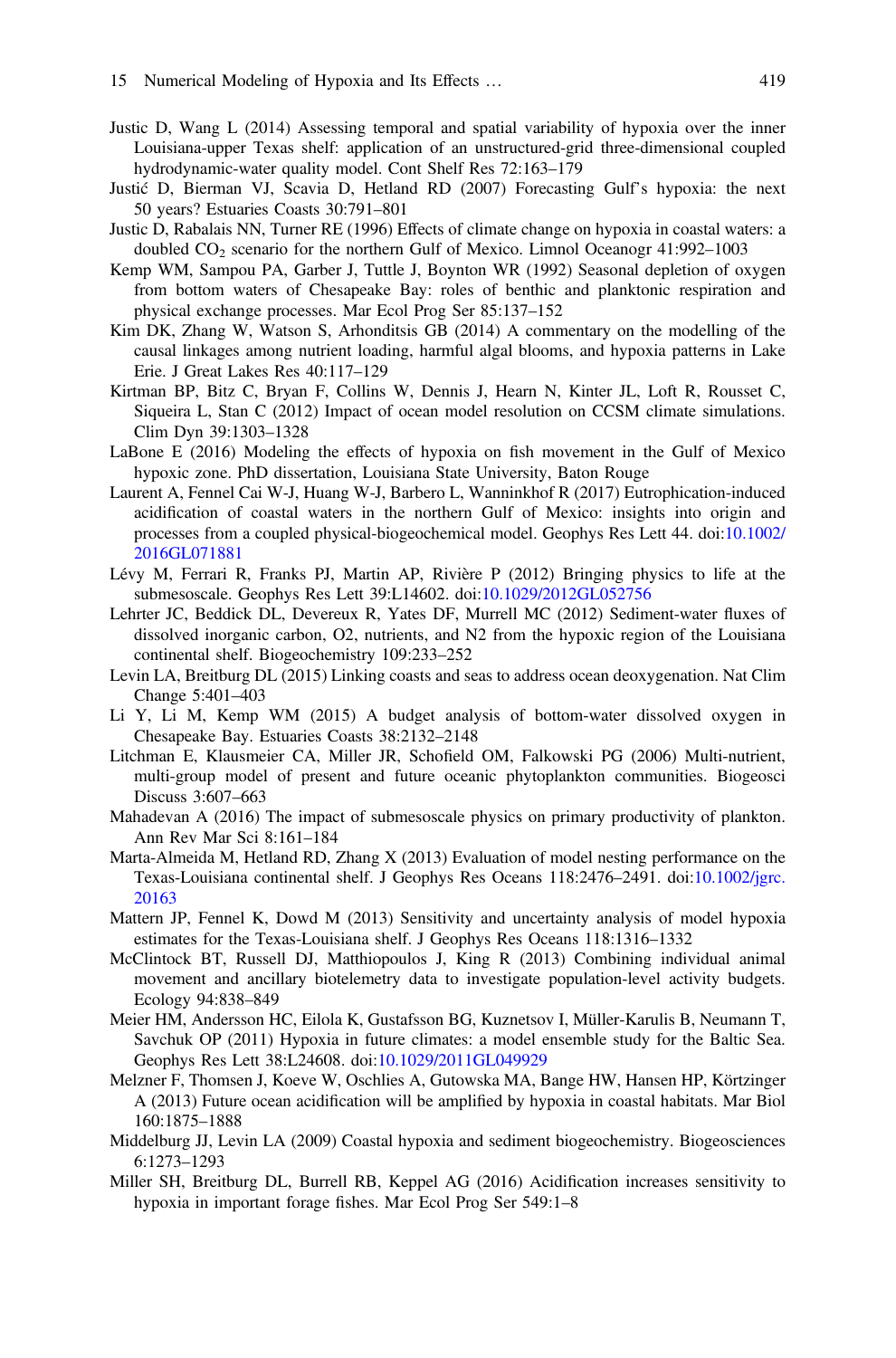- Monteiro PM, Dewitte B, Scranton MI, Paulmier A, Van der Plas AK (2011) The role of open ocean boundary forcing on seasonal to decadal-scale variability and long-term change of natural shelf hypoxia. Environ Res Lett 6. doi:[10.1088/1748-9326/6/2/025002](http://dx.doi.org/10.1088/1748-9326/6/2/025002)
- Moore CM, Mills MM, Arrigo KR, Berman-Frank I, Bopp L, Boyd PW, Galbraith ED, Geider RJ, Guieu C, Jaccard SL, Jickells TD (2013) Processes and patterns of oceanic nutrient limitation. Nat Geosci 6:701–710
- Obenour DR, Scavia D, Rabalais NN, Turner RE, Michalak AM (2013) Retrospective analysis of midsummer hypoxic area and volume in the northern Gulf of Mexico, 1985–2011. Environ Sci Technol 47:9808–9815
- O'Neil JM, Davis TW, Burford MA, Gobler CJ (2012) The rise of harmful cyanobacteria blooms: the potential roles of eutrophication and climate change. Harmful Algae 14:313–334
- Paulmier A, Ruiz-Pino D (2009) Oxygen minimum zones (OMZs) in the modern ocean. Prog Oceanogr 80:113–128
- Paerl HW, Gardner WS, Havens KE, Joyner AR, McCarthy MJ, Newell SE, Qin B, Scott JT (2016) Mitigating cyanobacterial harmful algal blooms in aquatic ecosystems impacted by climate change and anthropogenic nutrients. Harmful Algae 54:213–222
- Rabalais NN, Turner RE, Diaz RJ, Justic D (2009) Global change and eutrophication of coastal waters. ICES J Mar Sci 66:1528–1537
- Reed DC, Algar CK, Huber JA, Dick GJ (2014) Gene-centric approach to integrating environmental genomics and biogeochemical models. Proc Natl Acad Sci 111:1879–1884
- Roman MR, Pierson JJ, Kimmel DG, Boicourt WC, Zhang X (2012) Impacts of hypoxia on zooplankton spatial distributions in the northern Gulf of Mexico. Estuaries Coasts 35:1261– 1269
- Rose KA, Adamack AT, Murphy CA, Sable SE, Kolesar SE, Craig JK, Breitburg DL, Thomas P, Brouwer MH, Cerco CF, Diamond S (2009) Does hypoxia have population-level effects on coastal fish? Musings from the virtual world. J Exp Mar Biol Ecol 381:S188–S203
- Rose KA, Sable S, DeAngelis DL, Yurek S, Trexler JC, Graf W, Reed DJ (2015a) Proposed best modeling practices for assessing the effects of ecosystem restoration on fish. Ecol Model 300:12–29
- Rose KA, Fiechter J, Curchitser EN, Hedstrom K, Bernal M, Creekmore S, Haynie A, Ito SI, Lluch-Cota S, Megrey BA, Edwards CA (2015b) Demonstration of a fully-coupled end-to-end model for small pelagic fish using sardine and anchovy in the California Current. Prog Oceanogr 138:348–380
- Rose KA, Creekmore S, Thomas P, Craig JK, Rahman MS, Neilan RM (in review) Modeling the population effects of hypoxia on Atlantic croaker (Micropogonias undulatus) in the northwestern Gulf of Mexico: part 1—model description and idealized hypoxia. Estuaries **Coasts**
- Scully ME (2013) Physical controls on hypoxia in Chesapeake Bay: a numerical modeling study. J Geophys Res Oceans 118:1239–1256
- Shen J, Wang T, Herman J, Mason P, Arnold GL (2008) Hypoxia in a coastal embayment of the Chesapeake Bay: a model diagnostic study of oxygen dynamics. Estuaries Coasts 31:652–663
- Sippel T, Eveson JP, Galuardi B, Lam C, Hoyle S, Maunder M, Kleiber P, Carvalho F, Tsontos V, Teo SL, Aires-da-Silva A (2015) Using movement data from electronic tags in fisheries stock assessment: a review of models, technology and experimental design. Fish Res 163:152–160
- Soetaert K, Middelburg JJ (2009) Modeling eutrophication and oligotrophication of shallow-water marine systems: the importance of sediments under stratified and well-mixed conditions. Hydrobiologia 629:239–254
- Stramma L, Johnson GC, Sprintall J, Mohrholz V (2008) Expanding oxygen-minimum zones in the tropical oceans. Science 320:655–658
- Tabor K, Williams JW (2010) Globally downscaled climate projections for assessing the conservation impacts of climate change. Ecol Appl 20:554–565
- Testa JM, Brady DC, Di Toro DM, Boynton WR, Cornwell JC, Kemp WM (2013) Sediment flux modeling: Simulating nitrogen, phosphorus, and silica cycles. Estuar Coast Shelf Sci 131:245– 263